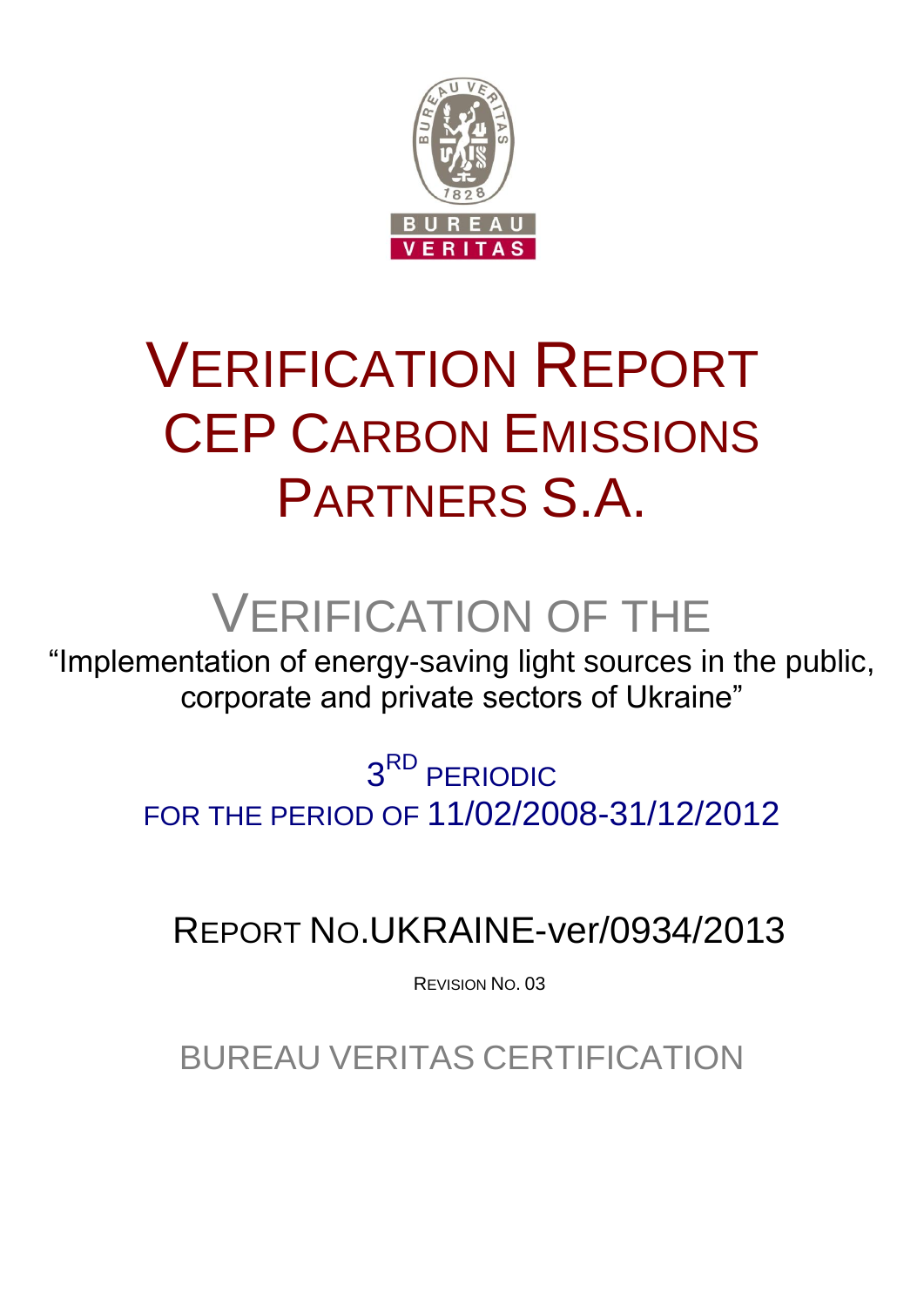| <b>VERIFICATION REPORT</b> |  |
|----------------------------|--|
|----------------------------|--|



| Date of first issue:                                                                                                            | Organizational unit:<br><b>Bureau Veritas Certification</b>                                                                                                                                                                                                                                                                                                                                                                                                                                                                                                                                                                                                                               |
|---------------------------------------------------------------------------------------------------------------------------------|-------------------------------------------------------------------------------------------------------------------------------------------------------------------------------------------------------------------------------------------------------------------------------------------------------------------------------------------------------------------------------------------------------------------------------------------------------------------------------------------------------------------------------------------------------------------------------------------------------------------------------------------------------------------------------------------|
| 17/04/2013                                                                                                                      |                                                                                                                                                                                                                                                                                                                                                                                                                                                                                                                                                                                                                                                                                           |
|                                                                                                                                 | <b>Holding SAS</b><br>Client ref.:                                                                                                                                                                                                                                                                                                                                                                                                                                                                                                                                                                                                                                                        |
| Client:<br>CEP CARBON EMISSIONS                                                                                                 | Fabian Knodel                                                                                                                                                                                                                                                                                                                                                                                                                                                                                                                                                                                                                                                                             |
| PARTNERS S.A.                                                                                                                   |                                                                                                                                                                                                                                                                                                                                                                                                                                                                                                                                                                                                                                                                                           |
| Summary:                                                                                                                        |                                                                                                                                                                                                                                                                                                                                                                                                                                                                                                                                                                                                                                                                                           |
|                                                                                                                                 | Bureau Veritas Certification has made the 3rd periodic verification for the period of 11/02/2008-31/12/2012 of                                                                                                                                                                                                                                                                                                                                                                                                                                                                                                                                                                            |
|                                                                                                                                 | the "Implementation of energy-saving light sources in the public, corporate and private sectors of Ukraine",<br>project of CEP Carbon Emissions Partners S.A., located in Ukraine, and applying the JI specific approach, on<br>the basis of UNFCCC criteria for the JI, as well as criteria given to provide for consistent project operations,<br>monitoring and reporting. UNFCCC criteria refer to Article 6 of the Kyoto Protocol, the JI rules and modalities<br>and the subsequent decisions by the JI Supervisory Committee, as well as the host country criteria.                                                                                                                |
|                                                                                                                                 | The verification scope is defined as a periodic independent review and ex post determination by the Accredited<br>Entity of the monitored reductions in GHG emissions during defined verification period, and consisted of the<br>following three phases: i) desk review of the monitoring report against project design and the baseline and<br>monitoring plan; ii) follow-up interviews with project stakeholders; iii) resolution of outstanding issues and the<br>issuance of the final verification report and opinion. The overall determination, from Contract Review to<br>Determination Report & Opinion, was conducted using Bureau Veritas Certification internal procedures. |
| Actions Requests (CR, CAR and FAR), presented in Appendix A.                                                                    | The first output of the verification process is a list of Clarification, Corrective Actions Requests, Forward                                                                                                                                                                                                                                                                                                                                                                                                                                                                                                                                                                             |
| monitoring period from 11/02/2008 to 31/12/2012.                                                                                | In summary, Bureau Veritas Certification confirms that the project is implemented as planned and described in<br>approved project design documents. Installed equipment being essential for generating emission reduction<br>runs reliably and is calibrated appropriately. The monitoring system is in place and the project is generating<br>GHG emission reductions. The GHG emission reduction is calculated accurately and without material errors.<br>omissions, or misstatements, and the ERUs issued totalize 3 852 198 tonnes of CO <sub>2</sub> equivalent for the<br>Our opinion relates to the project's GHG emissions and resulting GHG emission reductions reported and     |
|                                                                                                                                 | related to the approved project baseline and monitoring, and its associated documents.                                                                                                                                                                                                                                                                                                                                                                                                                                                                                                                                                                                                    |
| Subject Group:<br>Report No:                                                                                                    |                                                                                                                                                                                                                                                                                                                                                                                                                                                                                                                                                                                                                                                                                           |
| UKRAINE-ver/0934/2013<br>JI                                                                                                     |                                                                                                                                                                                                                                                                                                                                                                                                                                                                                                                                                                                                                                                                                           |
| Project title:<br>"Implementation of energy-saving light sources in the<br>public, corporate and private sectors of Ukraine"    |                                                                                                                                                                                                                                                                                                                                                                                                                                                                                                                                                                                                                                                                                           |
| Work carried out by:                                                                                                            |                                                                                                                                                                                                                                                                                                                                                                                                                                                                                                                                                                                                                                                                                           |
| Leader,<br>Team<br>Viacheslav Yeriomin -<br>Change Lead Verifier<br>Team Member, Climate<br>Volodymyr Kulish<br>Change Verifier | Climate                                                                                                                                                                                                                                                                                                                                                                                                                                                                                                                                                                                                                                                                                   |
| Work reviewed by:<br>Ivan Sokolov - Internal Technical Reviewer                                                                 | No distribution without permission from the<br>Client or responsible organizational unit                                                                                                                                                                                                                                                                                                                                                                                                                                                                                                                                                                                                  |
| Sergii Verteletskyi - Technical Specialist<br>Work approved by:                                                                 |                                                                                                                                                                                                                                                                                                                                                                                                                                                                                                                                                                                                                                                                                           |
| Ivan Sokolov - Climate Change Operational                                                                                       | Limited distribution                                                                                                                                                                                                                                                                                                                                                                                                                                                                                                                                                                                                                                                                      |
|                                                                                                                                 |                                                                                                                                                                                                                                                                                                                                                                                                                                                                                                                                                                                                                                                                                           |
| Manager<br>Revision No.:<br>Date of this revision:                                                                              | Number of pages:                                                                                                                                                                                                                                                                                                                                                                                                                                                                                                                                                                                                                                                                          |
| 29<br>03<br>16/09/2013                                                                                                          | Unrestricted distribution                                                                                                                                                                                                                                                                                                                                                                                                                                                                                                                                                                                                                                                                 |

 $\overline{2}$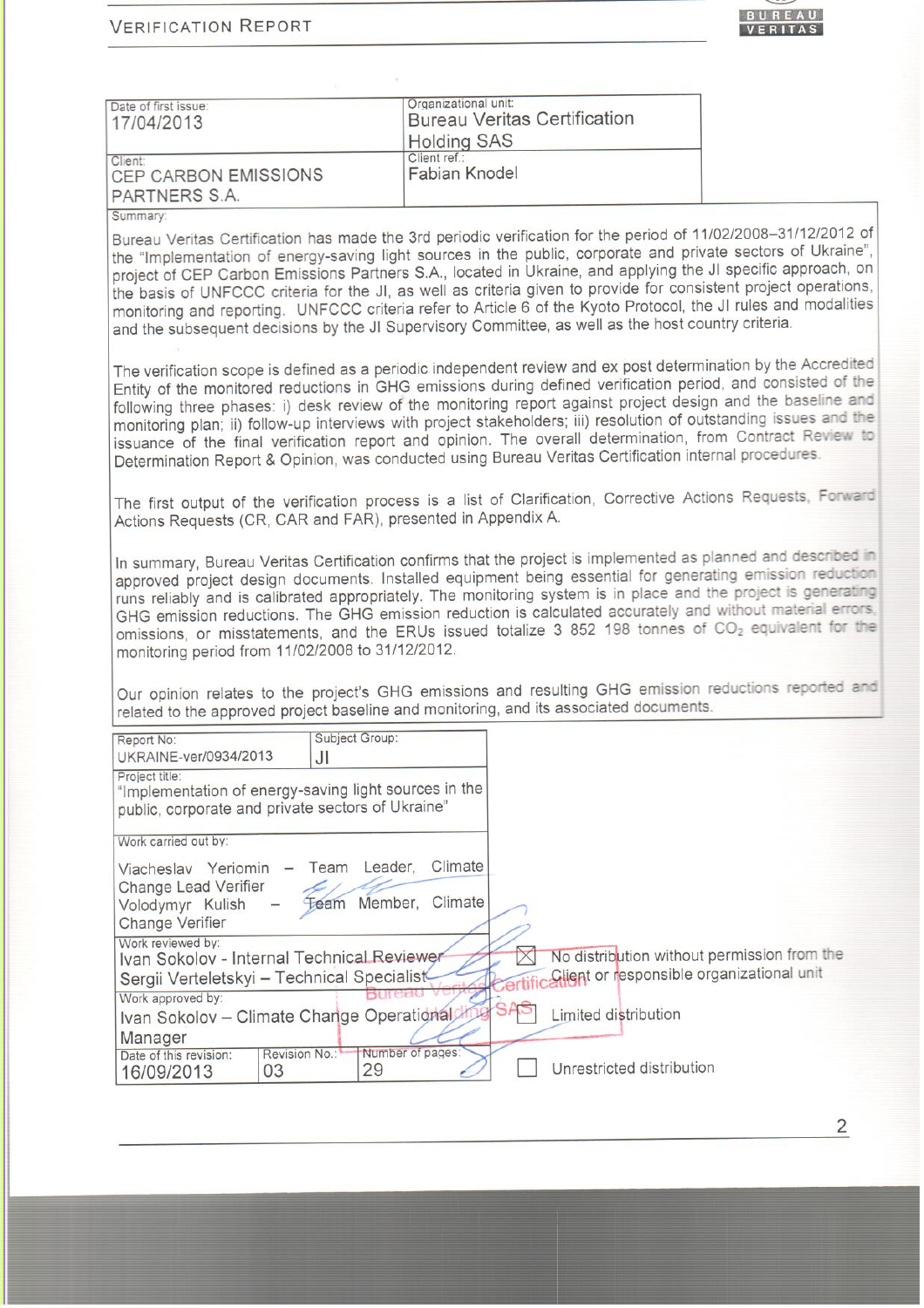VERIFICATION REPORT

| <b>Table of Contents</b>                                                          | Page           |
|-----------------------------------------------------------------------------------|----------------|
|                                                                                   |                |
| 1.1 Objective                                                                     | 5              |
| 1.2 Scope                                                                         | 5              |
| 1.3 Verification Team                                                             | 6              |
|                                                                                   |                |
| 2.1 Review of Documents                                                           | 5              |
| 2.2 Follow-up Interviews                                                          | 6              |
| 2.3 Resolution of Clarification, Corrective and Forward Action<br><b>Requests</b> | 6              |
|                                                                                   |                |
| 3.1 Remaining issues and FARs from previous verifications                         | $\overline{7}$ |
| 3.2 Project approval by Parties involved (90-91)                                  | $\overline{7}$ |
| 3.3 Project implementation (92-93)                                                | 8              |
| 3.4 Compliance of the monitoring plan with the monitoring<br>methodology (94-98)  | 10             |
| 3.5 Revision of monitoring plan (99-100)                                          | 11             |
| 3.6 Data management (101)                                                         | 11             |
| 3.7 Verification regarding programmes of activities (102-110)                     | 13             |
|                                                                                   |                |
| 5 REFERENCES …………………………………………………………………………………………17                                 |                |
| APPENDIX A: COMPANY PROJECT VERIFICATION PROTOCOL                                 |                |

3

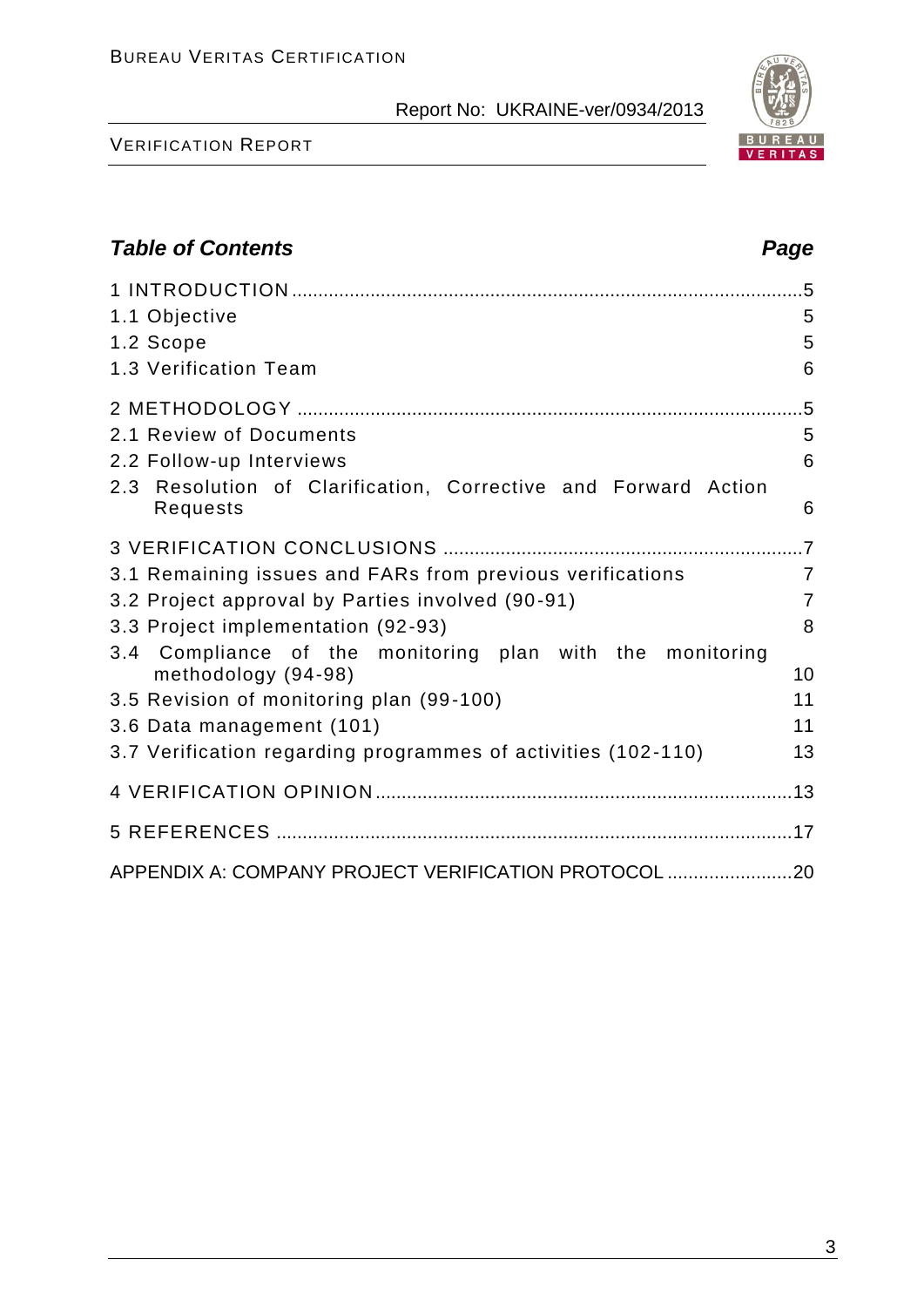

VERIFICATION REPORT

# **1 INTRODUCTION**

CEP CARBON EMISSIONS PARTNERS S.A. has commissioned Bure au Veritas Certification to verify the emissions reductions of its JI project "Implementation of energy-saving light sources in the public, corporate аnd private sectors of Ukraine" (hereafter called "the project") located in Ukraine.

This report summarizes the findings of the verification of the project, performed on the basis of UNFCCC criteria, as well as criteria given to provide for consistent project operations, monitoring and reporting.

Verification encompasses the period from February 11, 2008 to Decembre 31, 2012.

### **1.1 Objective**

Verification is the periodic independent review and ex post determination by the Accredited Independent Entity of the monitored reductions in GHG emissions during defined verification period.

The objective of verification can be divided in Initial Verification and Periodic Verification.

UNFCCC criteria refer to Article 6 of the Kyoto Protocol, the JI rules and modalities and the subsequent decisions by the JI Supervisory Committee, as well as the host country criteria.

# **1.2 Scope**

The verification scope is defined as an independent and objective review of the project design document, the project's baseline study, monitoring plan and monitoring report, and other relevant documents. The information in these documents meets the Kyoto Protocol requirements, UNFCCC rules and associated interpretation.

The verification is not meant to provide any consulting towards the Client. However, stated requests for clarifications, corrective and/or forward actions may provide input for improvement of the project monitoring towards reductions in the GHG emissions.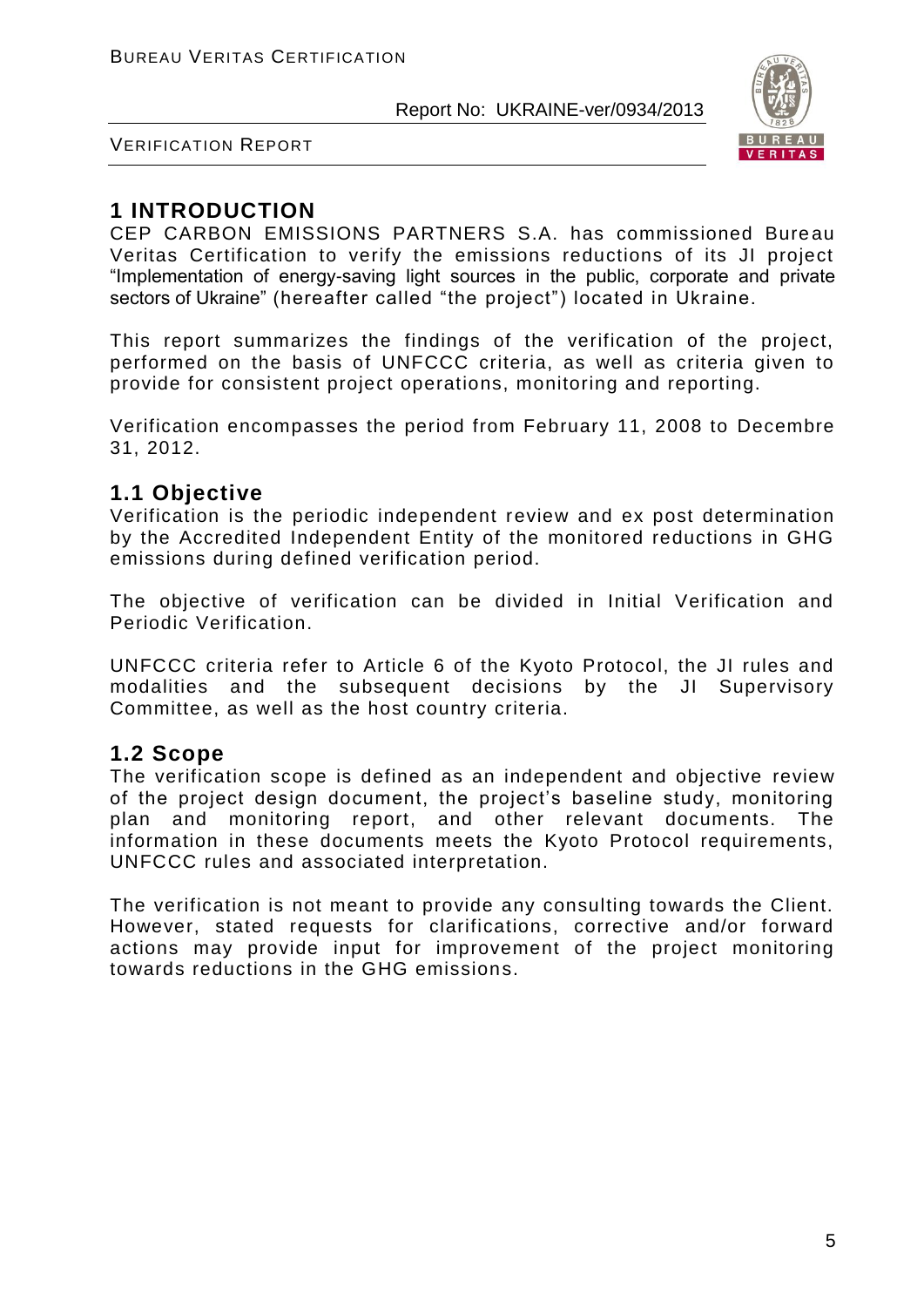

VERIFICATION REPORT

# **1.3 Verification Team**

The verification team consists of the following personnel:

Viacheslav Yeriomin Bureau Veritas Certification Team Leader, Climate Change Lead Verifier

Volodymyr Kulish Bureau Veritas Certification Team member, Climate Change Lead Verifier

This verification report was reviewed by:

Ivan Sokolov Bureau Veritas Certification Internal Technical Reviewer

Sergii Verteletskyi Bureau Veritas Certification, Technical Specialist

# **2 METHODOLOGY**

The overall verification, from Contract Review to Verification Report & Opinion, was conducted using Bureau Veritas Certification internal procedures.

In order to ensure transparency, a verification protocol was customized for the project, according to the version 01 of the Joint Implementation Determination and Verification Manual, issued by the Joint Implementation Supervisory Committee at its 19 meeting on 04/12/2009. The protocol shows, in a transparent manner, criteria (requirements), means of verification and the results from verifying the i dentified criteria. The verification protocol serves the following purposes:

- It organizes, details and clarifies the requirements a JI project is expected to meet;
- It ensures a transparent verification process where the verifier will document how a particular requirement has been verified and the result of the verification.

The completed verification protocol is enclosed in Appendix A to this report.

# **2.1 Review of Documents**

The Monitoring Report (MR) submitted by CEP Carbon Emissions Partners S.A. and additional background documents related to the project design and baseline, i.e. country Law, Project Design Document (PDD), Approved CDM methodology, Determination Report for the project, issued by Bureau Veritas Certification Holding SAS, No.UKRAINE-DET/0724/2012 dated 04/10/2012, and Guidance on criteria for baseline setting and monitoring, Host party criteria, Kyoto Protocol, Clarifications on Verification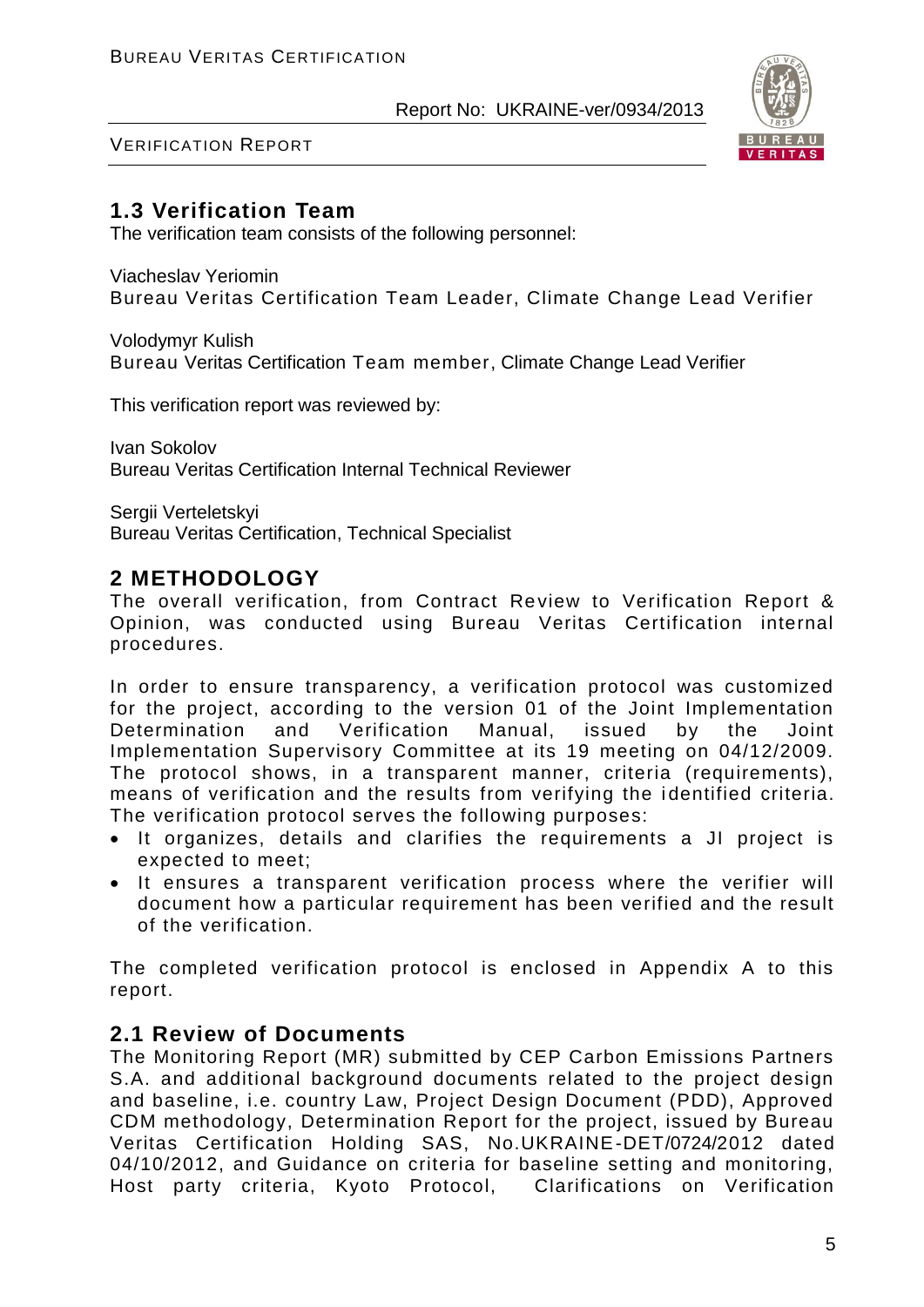

VERIFICATION REPORT

Requirements to be Checked by an Accredited Independent Entity were reviewed.

The verification findings presented in this report relate to the Monitoring Report for the period of 11/02/2008 – 31/12/2012, version 01 of 28/03/2013, version 02 of 14/08/2013 and version 03 of 13/09/2013, and project as described in the determined PDD.

#### **2.2 Follow-up Interviews**

On 25/07/2013 Bureau Veritas Certification performed on-site interviews (at PE "FOSA") with project stakeholders to confirm selected information and to resolve issues identified in the document review. Representatives of PE "FOSA" and CEP Carbon Emissions Partners S.A. were interviewed (see References). The main topics of the interviews are summarized in Table 1.

#### **Table 1 Interview topics**

| Interviewed organization                             | <b>Interview topics</b>                                                                                                                                                                                                                                                                                                                                                                                                               |
|------------------------------------------------------|---------------------------------------------------------------------------------------------------------------------------------------------------------------------------------------------------------------------------------------------------------------------------------------------------------------------------------------------------------------------------------------------------------------------------------------|
| PE "FOSA"                                            | Organizational Structure<br>➤<br>Responsibility and authority<br>➤<br>Roles and responsibilities on data collection and<br>➤<br>processing<br>Installation of equipment<br>Data registering, archiving and reporting<br>Control of metering equipment<br>System of measurements record keeping, database<br>IT management<br>➤<br>Personnel training<br>➤<br>Procedures and technology of Quality Management<br>$\blacktriangleright$ |
|                                                      | Internal audit and control activities                                                                                                                                                                                                                                                                                                                                                                                                 |
| Consultant:<br>CEP CARBON EMISSIONS<br>PARTNERS S.A. | Baseline methodology<br>➤<br>Monitoring plan<br>➤<br><b>Monitoring Report</b><br>➤<br>Deviations from the PDD<br>⋗                                                                                                                                                                                                                                                                                                                    |

# **2.3 Resolution of Clarification, Corrective and Forward Action Requests**

The objective of this phase of the verification is to raise the requests for corrective actions and clarification and any other outstanding issues that needed to be clarified for Bureau Veritas Certification positive conclusion on the GHG emission reduction calculation.

If the Verification Team, in assessing the monitoring report and supporting documents, identifies issues that need to be corrected, clarified or improved with regard to the monitoring requirements, it should raise these issues and inform the project participants of these issues in the form of: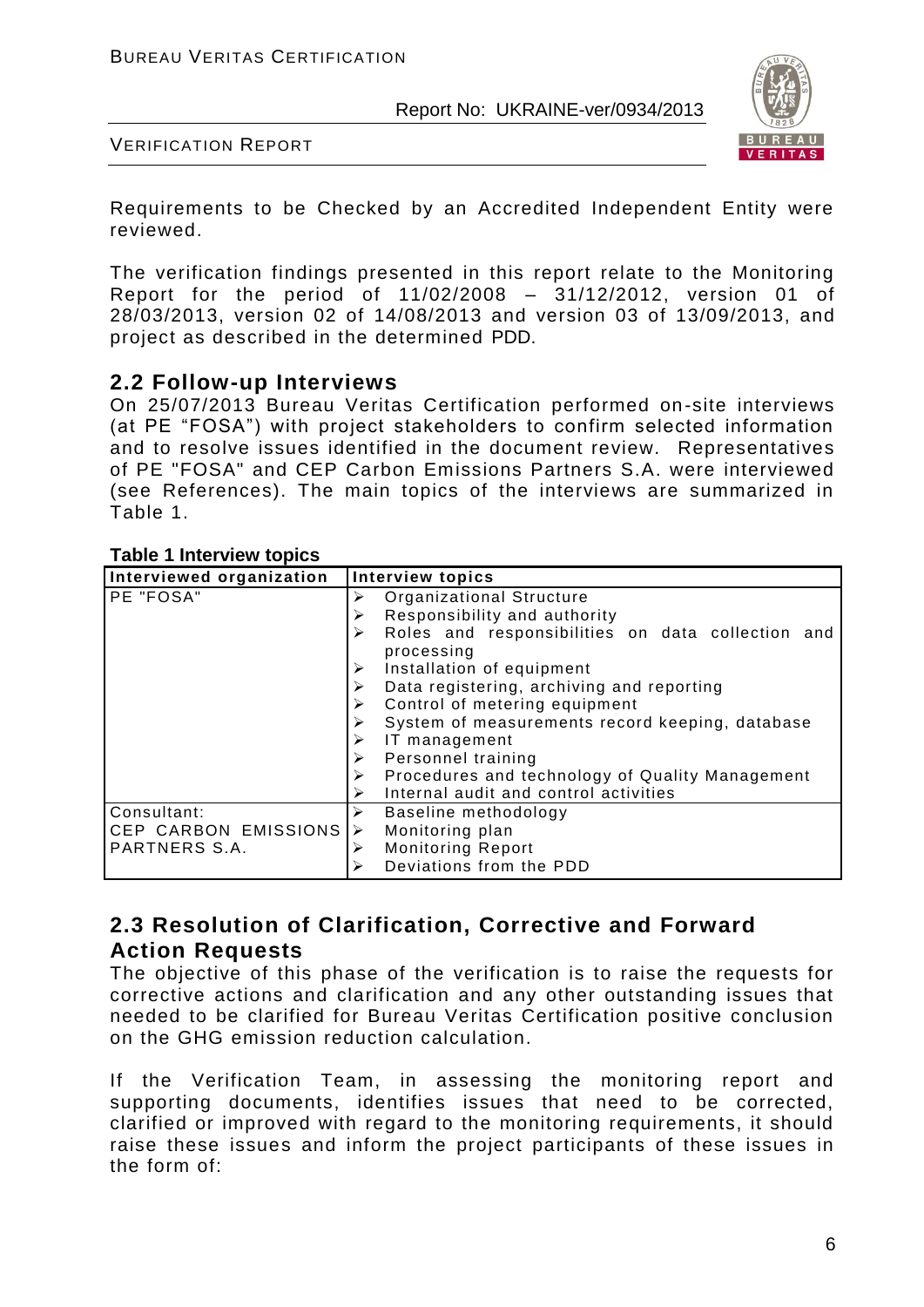

VERIFICATION REPORT

(a) Corrective action request (CAR), requesting the project participants to correct a mistake that is not in accordance with the monitoring plan;

(b) Clarification request (CL), requesting the project participants to provide additional information for the Verification Team to assess compliance with the monitoring plan;

(c) Forward action request (FAR), informing the project participants of an issue, relating to the monitoring that needs to be reviewed during the next verification period.

The Verification Team will make an objective assessment as to whether the actions taken by the project participants, if any, satisfactorily resolve the issues raised, if any, and should conclude its findings of the verification.

To guarantee the transparency of the verification process, the concerns raised are documented in more detail in the verification protocol in Appendix A.

### **3 VERIFICATION CONCLUSIONS**

In the following sections, the conclusions of the verification are stated.

The findings from the desk review of the original monitoring documents and the findings from interviews during the follow up visit are described in the Verification Protocol in Appendix A.

The Clarification, Corrective and Forward Action Requests are stated, where applicable, in the following sections and are further documented in the Verification Protocol in Appendix A. The verification of the Project resulted in 3 Corrective Action Requests and 1 Clarification Request.

The number between brackets at the end of each section corresponds to the DVM paragraph.

# **3.1 Remaining issues and FARs from previous verifications**

There aren't remaining FARs from previous verifications.

# **3.2 Project approval by Parties involved (90-91)**

The project has received an approval from the Host Party (Ukraine) - Letter of Approval No.3118/23/7 dated 19/10/2012, issued by the State Environmental Investment Agency of Ukraine, as well as written approval from ERU purchaser (Switzerland) - Letter of Approval No.J294-0485 dated 24/10/2012, issued by the Swiss Federal Office for the Environment (FOEN).

The abovementioned written approvals are unconditional.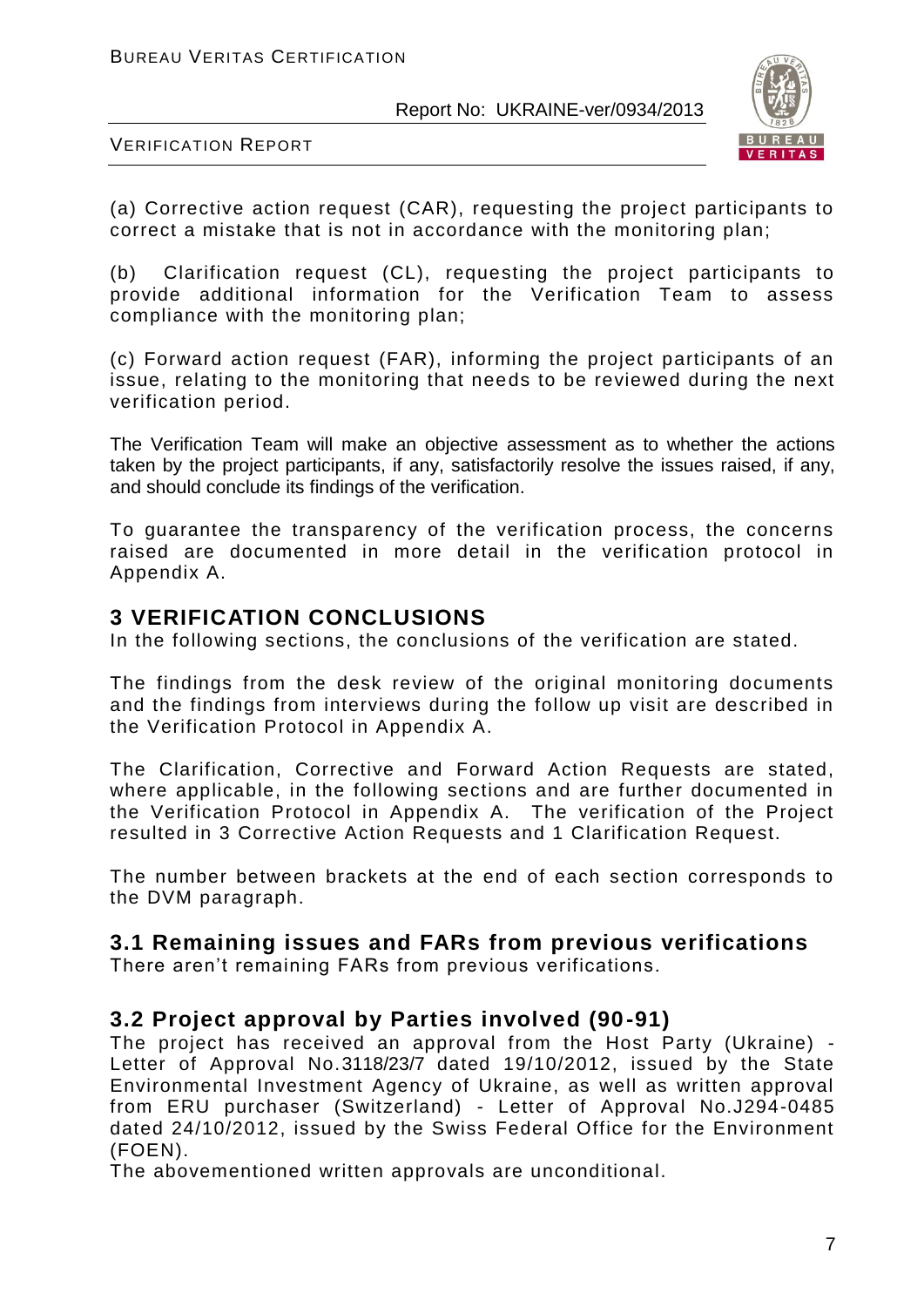

VERIFICATION REPORT

# **3.3 Project implementation (92-93)**

The main objective of the Joint Implementation project (hereafter: JIP) "Implementation of energy-saving light sources in the public, corporate аnd private sectors of Ukraine" is improvement of energy-saving characteristics of Ukraine's lighting systems as well as improvement of the environmental situation in the country by distributing energy-efficient lighting equipment, namely compact fluorescent and LED lamps, to replace incandescent lamps.

In the framework of the project activities, between 2008 and 2022, PE "FOSA" will distribute within the geographic borders of Ukraine 40 000 000 CFLs and 7 000 000 LEDLs, which will substitute incandescent lamps. Installation of high-efficient light sources, i.e. LED lamps and CFLs, will cause lower electricity consumption, which, in turn, will push down fossil fuel consumption at conventional power plant, thus causing GHG emission reductions. The side effect of the project is saving of consumers' money due to lower cost of electricity.

The project provides for the distribution of LED lamps and CFLs both among individuals (households) and legal entities (industrial, commercial, organizational and governmental entities). Distribution of project equipment (LED and CFL) will take place among electricity consumers of 2nd category.

The proposed JI project will utilise one of two types of incentives or their combination for LED and CFL distribution:

1) Discount;

The customers receive CFLs free of charge or at a heavily discounted price.

2) Rebate;

The customers pay full price of CFLs upfront and then are reimbursed gradually after certain time periods in several instalments.

The incentives can vary for different types of consumers according to the marketing policies of the project, and can be up to 50% or free of charge. In any case, the average (of all CFLs and LED lamps distributed within the project for any given year) incentive will be no less than 50% of the average market price of a CFL and LED lams for that particular year.

To bridge the cost differential between the market price of the CFLs and the price at which they are distributed to the consumers, the JI mechanisms of Kyoto Protocol are harnessed. The project owner would cover the project cost through sale of GHG emission reductions.

The project implementation started on 11/02/2008, when PE "FOSA" started to implement activities on CFL and LED lamps within the framework of the Joint Implementation Project, as stipulated by the determined PDD version 02. Monitoring report for the period between 11/02/2008 and 31/12/2012 is the third report for this project. Previous monitoring reports dated 05/11/2012 for the monitoring period between 11/02/2008 and 31/10/2012 and monitoring report dated 07/12/2012 for the monitoring period between 11/02/2008 and 30/11/2012 did not embrace all CFLs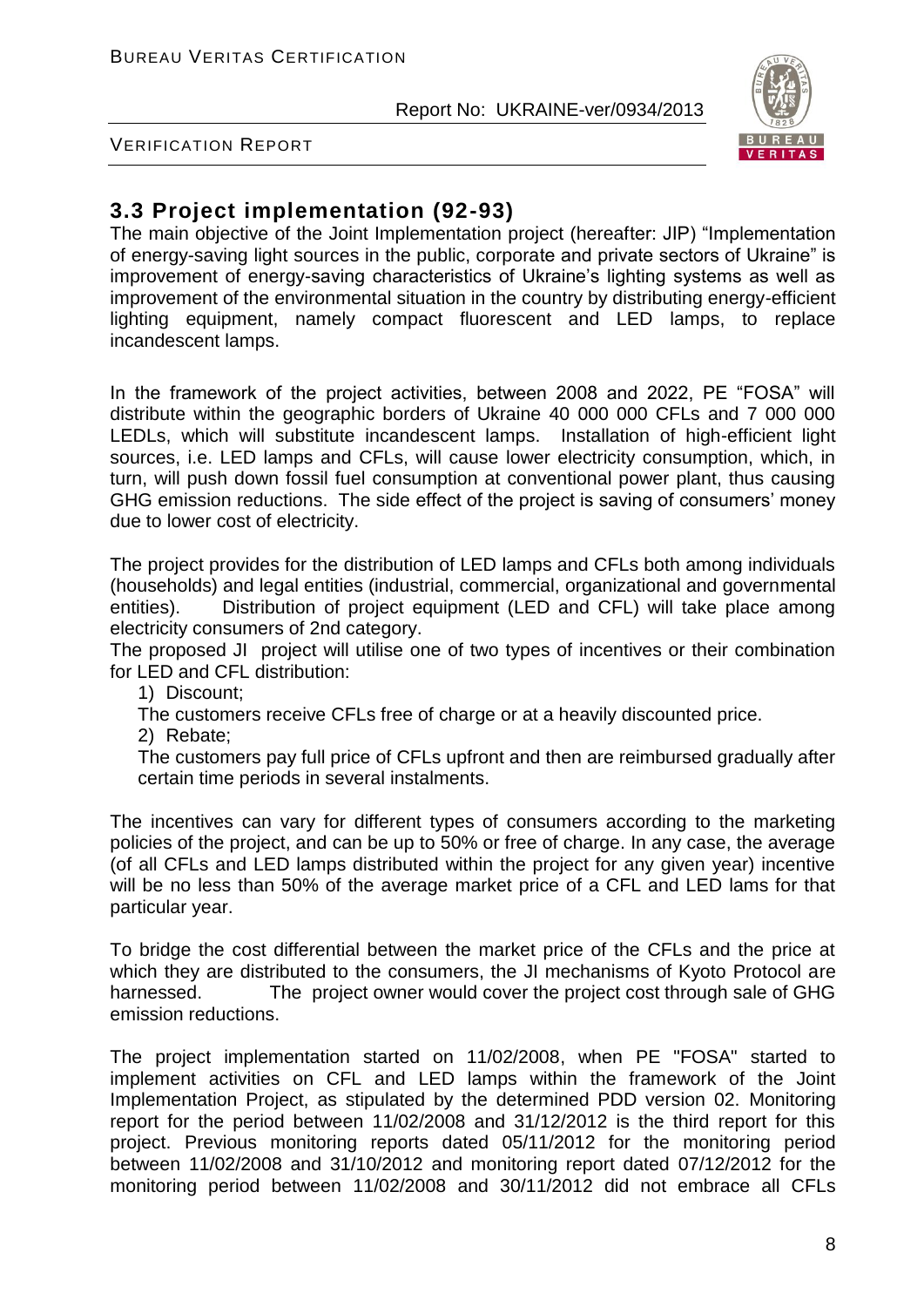

VERIFICATION REPORT

installed in the framework of the project. This monitoring report represents the monitoring of operation of energy-saving lamps installed in the course of the project activity, but not included in the previous monitoring reports due to the difficulties connected with timely processing of large volumes of project-related information; this contractors group is number three in present monitoring report (third contractours goup is represented in Appendix 1.3). Monitoring report also includes monitoring of GHG emission in firs and secong contractors group for thr monitoring periods which were not encluded in previous monitoring reports. The project implementation status during the reporting period of 11/02/2008-31/12/2012 is provided in Table 2 below.

**Table 2 Implementation status of the project over 11/02/2008 – 31/12/2012**

| Years                                         | CFL type (according to its operational lifetime,<br>hours) |           |         |         | Total number of<br>CFL <sub>s</sub> for the |
|-----------------------------------------------|------------------------------------------------------------|-----------|---------|---------|---------------------------------------------|
|                                               | 6000                                                       | 10000     | 12000   | 15000   | reporting period                            |
| 11/02/2008-<br>31/12/2008                     | 0                                                          | 3 602 920 | 341 785 | 169728  | 4 114 433                                   |
| 2009                                          | 0                                                          | 576 564   | 75 008  | 9669    | 661 241                                     |
| 2010                                          |                                                            | 376742    | 5899    | 6510    | 389 151                                     |
| 2011                                          | 0                                                          | 114763    | 47 692  | 47 560  | 210 015                                     |
| 2012                                          | 0                                                          | O         | 0       |         | 0                                           |
| <b>Total for</b><br>11/02/2008-<br>31/12/2012 | 0                                                          | 4670989   | 470 384 | 233 467 | 5 374 840                                   |

Implementation of project activities according to the schedule included into the determined PDD version 02.

Starting date of the crediting period remained unchanged and is deemed the date when first emission reductions were generated, namely: 11/02/2008

The monitoring system is existing and functioning.

Monitoring equipment, such as loggers and other metering devices, is in line with the industry standards of Ukraine. All monitoring equipment is included into the detailed verification (calibration) schedule and is calibrated at a frequency set by the manufacturer.

LEDLs, as EIA has shown, have no negative impact on environment. CFLs contain a small amount of mercury inside a glass tubing - 5 mg per bulb on average (corresponds to the size of a pen ballpoint). Mercury is an essential, irreplaceable element of CFLs as it allows the bulb to be an efficient light source. There is no current substitute for mercury in CFLs. However, manufacturers have taken significant steps to reduce mercury levels in fluorescent lighting products over the past decade. In particular, a research has been initiated on possibility of mercury-free CFL production. Despite the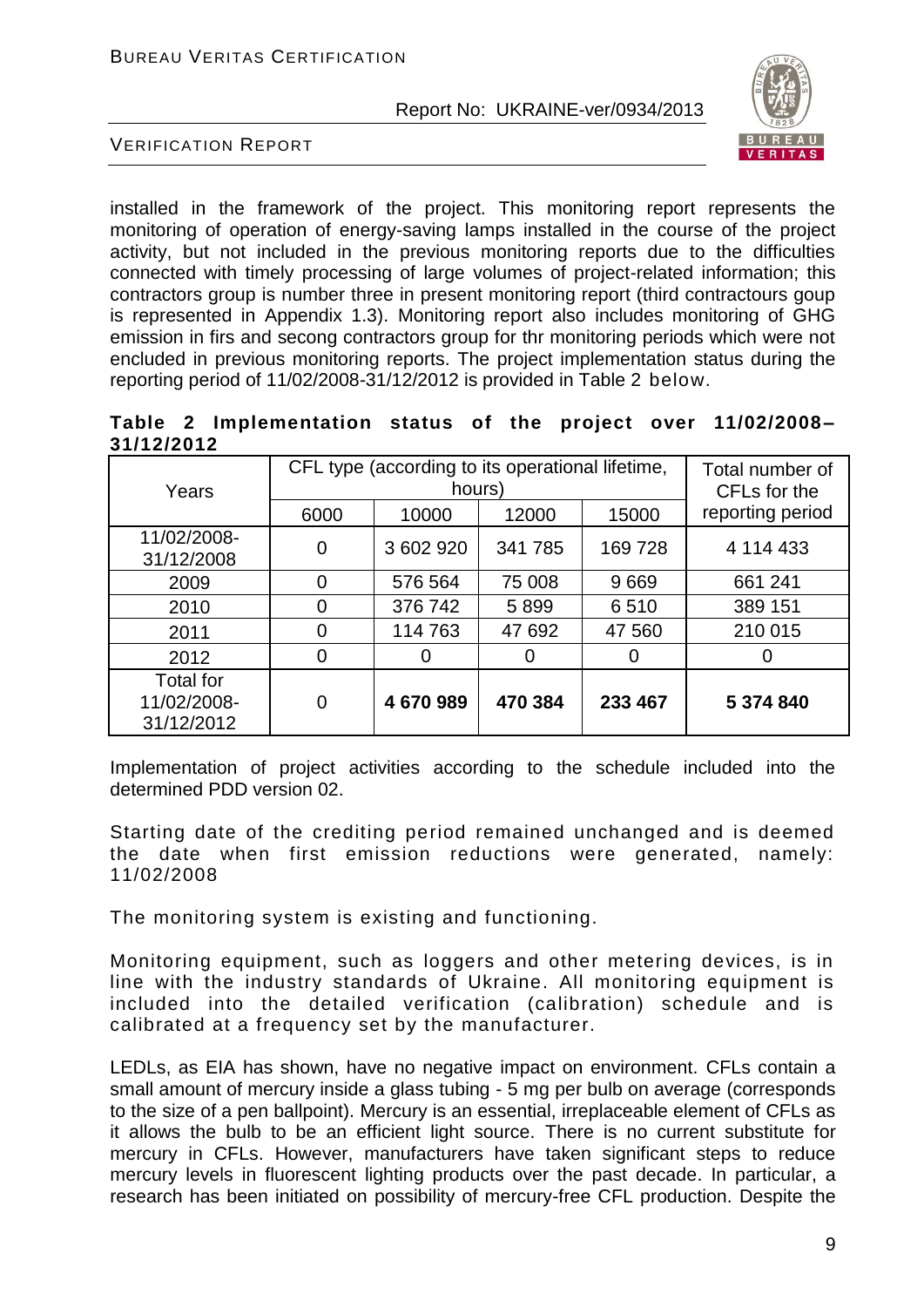

VERIFICATION REPORT

fact that CFLs contain a small amount of mercury, it is way less than would be emitted by a coal-fired power plant to light incandescent bulbs for the same amount of time.

The out-of-service CFLs will be collected by the project owner, and then they will be disposed at appropriate landfills or via an appropriate recycling process in cooperation with a registered recycling company operating within applicable environmental norms and accredited according to state standards.

The identified areas of concern as to the project implementation, project participants' responses and conclusions of Bureau Veritas Certification are described in Appendix A to this report (refer to CAR 01, CAR 02).

#### **3.4 Compliance of the monitoring plan with the monitoring methodology (94-98)**

The monitoring occurred in accordance with the monitoring plan included in the PDD regarding which the determination has been deemed final and is so listed on the UNFCCC JI website.

To calculate emission reductions such key factors as the Ukrainian environmental legislation and other national legislation, as well as key relevant factors such as availability of funds for implementation of measures envisaged by the project, tariffs that are set by the market mechanisms, modern technology and the ability to implement know-how in lighting equipment sphere, that affect the baseline emissions level, project activity level and level of emissions, as well as risks associated with the project were properly taken into account.

Sources of data that were used for calculation of emission reductions such as documents and archival data of the enterprise, standards and statistical forms, results of periodic logger readings, etc. are clearly defined, credible and transparent.

Emission factors such as carbon dioxide emission factor for electricity consumption by consumers, in monitoring period y of the baseline scenario, ( $EF_{b,CO2,}^y$  $\it{EF}_{b,CO2,ELEC}^y$ ), carbon dioxide emission factor fr electricity consumption by consumers in

monitoring period of the project scenario ( $E_{p,CO2}^{F}$  $\it{EF}_{p,CO2,ELEC}^{y}$ ), were selected by careful balancing between accuracy and feasibility, and justified their choice.

The calculation of emission reductions is based on conservative assumptions and the most plausible scenarios in a transparent manner.

The monitoring periods per component of the project are clearly specified in the monitoring report and do not overlap with those for which verifications were already deemed final in the past.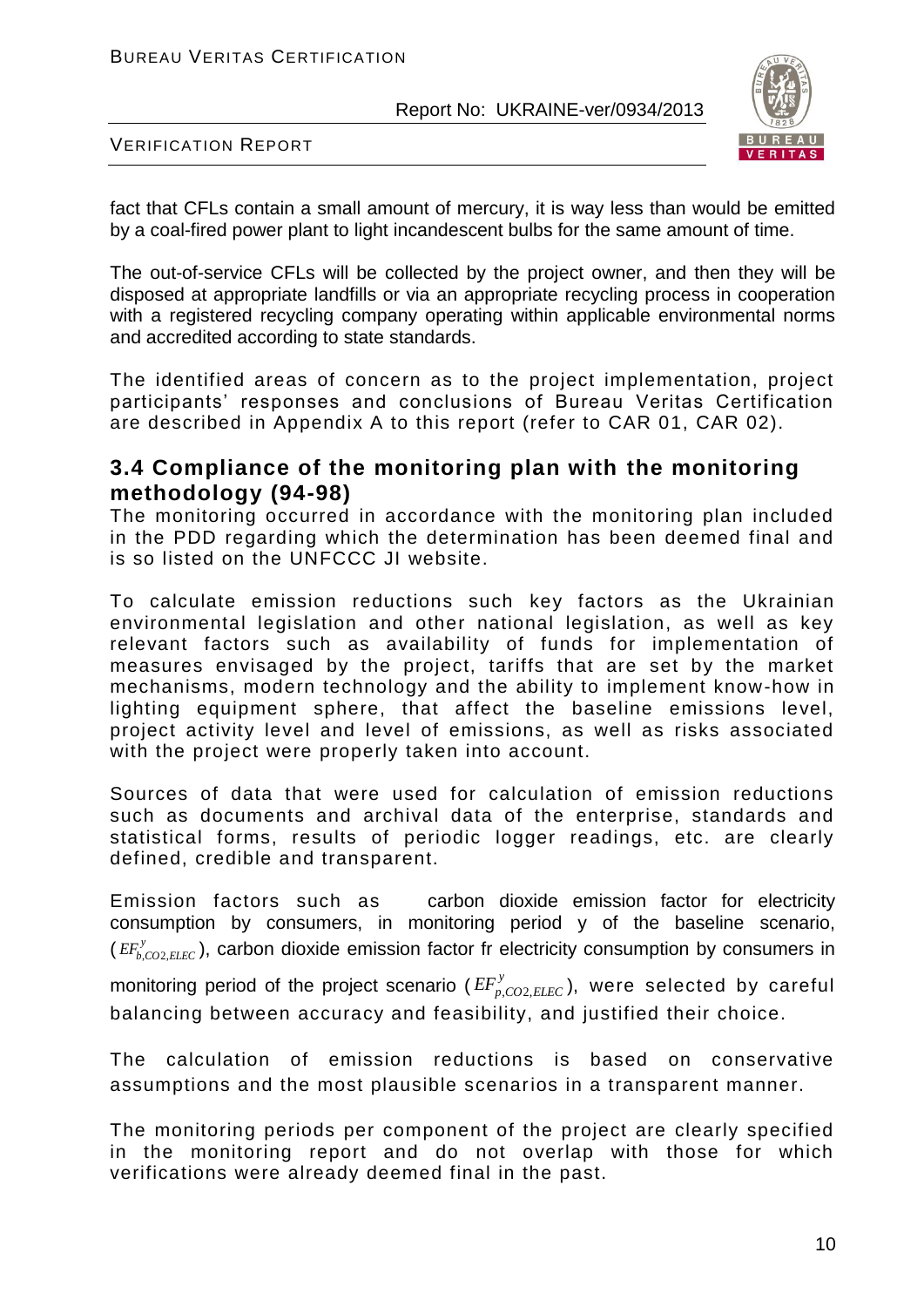

VERIFICATION REPORT

The identified areas of concern as to the compliance of the monitoring plan with the monitoring methodology, project participants' responses and conclusions of Bureau Veritas Certification are described in Appendix A to this report (refer to CAR 03).

# **3.5 Revision of monitoring plan (99-100)**

Not applicable.

#### **3.6 Data management (101)**

The data and their sources, provided in monitoring report, are clearly identified, reliable and transparent.

The implementation of data collection procedures is in accordance with the monitoring plan, including the quality control and quality assurance procedures.

The function of the monitoring equipment, including its calibration status, is in order.

According to current legislation "On metrology and metrological activity", all metering equipment in Ukraine must meet the specified requirements of relevant standards and is subject to a periodic check. Lighting Logger from Dent Instruments has calibration frequency equal to 5 years .

The project complies with legal requirements to calibration and verification.

The evidence and records used for the monitoring are maintained in a traceable manner.

The data collection and management system for the project is in accordance with the PDD and the monitoring plan.

The most objective and cumulative factor that provides a clear picture of whether the emission reduction took place is the reduction of electricity and natural gas consumption. Complex modernization of equipment by implementation and application of more efficient production technologies caused GHG emissions reduction.

The monitoring plan provides for the following measures:

1. Identification of all potential sources of emissions within the project boundary.

2. Collection of information on greenhouse gas emissions within the project during the crediting period.

- 3. Assessment of the project implementation schedule.
- 4. Collection of information on metering devices, their calibration.
- 5. Collection and archiving information on the environmental impact of project activities.
- 6. Data archiving.
- 7. Determination of the structure of responsibility for project monitoring.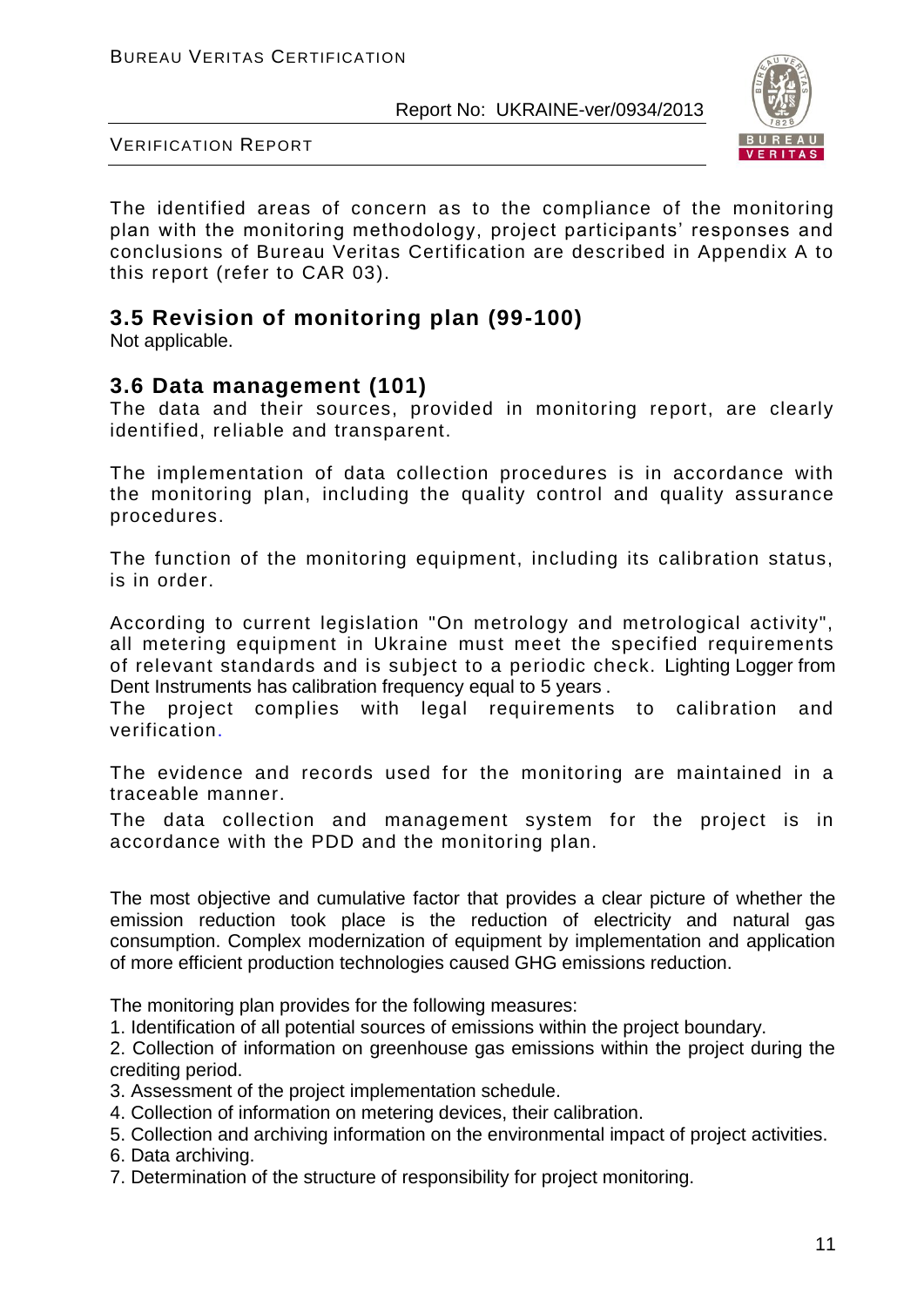

VERIFICATION REPORT

8. Analysis of organization of personnel training.

Data and parameters subject to periodic monitoring, according to the monitoring plan provided in the PDD version 02, as well as the list of constant values used to calculate emission reductions, are provided in Section B.2.1. of the Monitoring Report, as well as in Annex 1.

In order to ensure due fulfillment of the monitoring plan and data collection, CEP Carbon Emissions Partners S.A. and PE "FOSA" have created a single operational structure, whose scheme is shown in Figure 1:



#### **Figure 1. The structure of data collection and processing under the monitoring plan**

The operational structure of the company envisages data collection, compilation and cross-verification, as part of monitoring plan preparation.

All necessary information for monitoring of GHGs emission reductions is stored in paper or/and electronic copies and will be stored till the end of the crediting period and for two years since the last ERU transaction.

The Monitoring Report version 03 provides sufficient information on the roles, responsibilities and authorities assigned for implementation and maintenance of monitoring procedures including data management. The verification team confirms effectiveness of the existing management and operational systems and found them eligible for reliable project monitoring.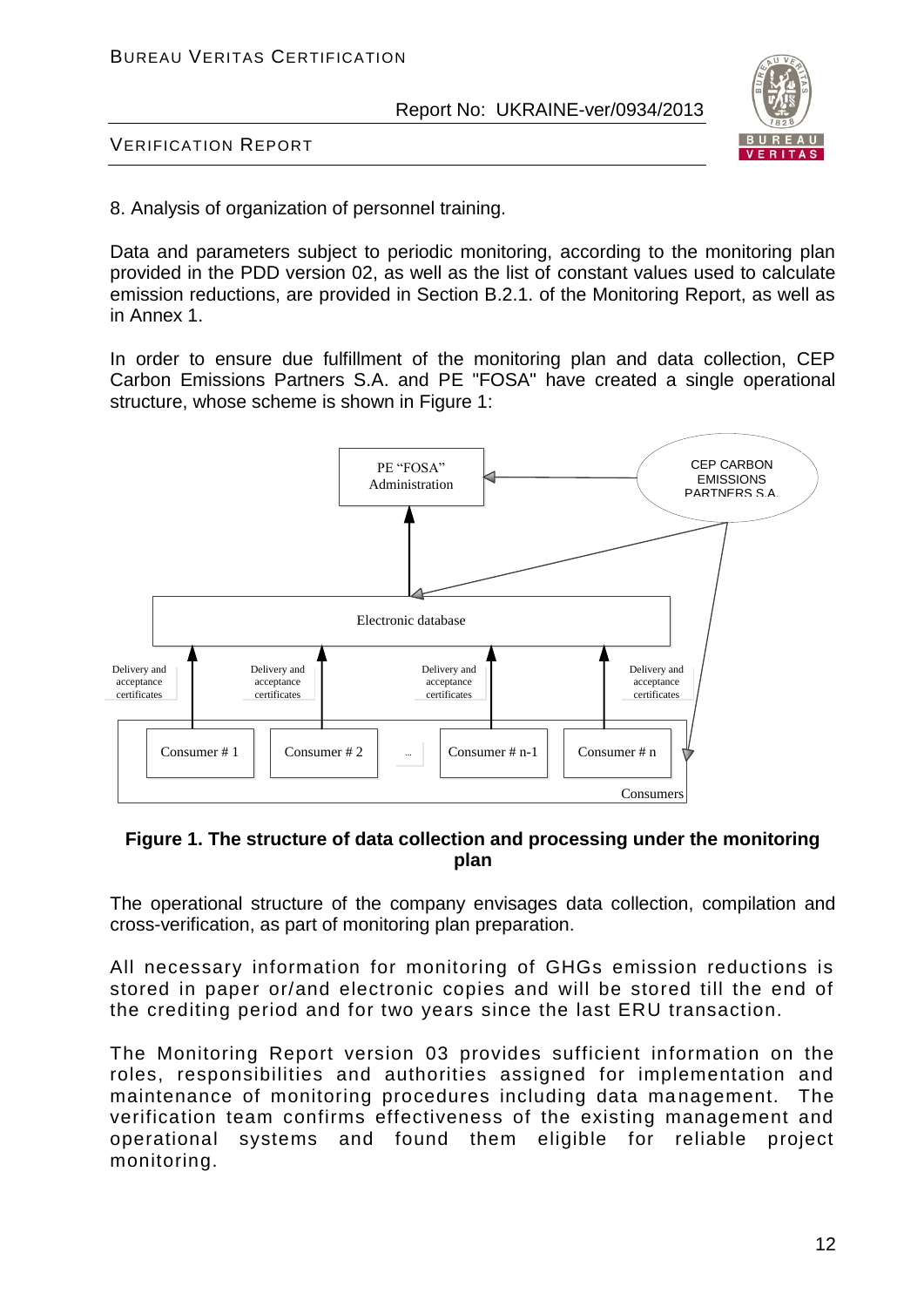

VERIFICATION REPORT

The identified areas of concern as to the data management, project participants' responses and conclusions of Bureau Veritas Certification are described in Appendix A to this report (refer to CL 01).

#### **3.7 Verification regarding programmes of activities (102-110)** Not applicable.

# **4 VERIFICATION OPINION**

Bureau Veritas Certification has performed the 3<sup>rd</sup> periodic verification for the period of 11/02/2008–31/12/2012 of the "Implementation of energy-saving light sources in the public, corporate аnd private sectors of Ukraine" project in Ukraine, which applies JI specific approach. The verification was performed on the basis of UNFCCC criteria and host country criteria and also on the criteria given to provide for consistent project operations, monitoring and reporting.

The verification consisted of the following three phases: i) desk review of the monitoring report against the project design and the baseline and monitoring plan; ii) follow-up interviews with project stakeholders; iii) resolution of outstanding issues and the issuance of the final verification report and opinion.

The management of PE "FOSA" is responsible for the preparation of the GHG emissions data and the reported GHG emissions reductions of the project. CEP CARBON EMISSIONS PARTNERS S.A. provides consulting support to PE "FOSA" in regards to data collection issues and is responsible for the preparation of the monitoring report on the basis set out within the project Monitoring Plan indicated in the final PDD version 02.

Bureau Veritas Certification verified the Project Monitoring Report version 03 for the reporting period of 11/02/2008–31/12/2012, as indicated below. Bureau Veritas Certification confirms that the project is implemented as planned and described in approved project design documents. Installed equipment being essential for generating emission reduction runs reliably and is calibrated appropriately. The monitoring system is in place and the project is generating GHG emission reductions.

The Monitoring Report for the period of 11/02/2012–31/12/2012 is the third report on this project; the previous monitoring reports (dated 05/11/2012 for the period of 11/02/2008–31/10/2012 and dated 07/12/2012 for the period of 11/02/2008– 30/11/2012) encompassed not all of CFLs installed under the project. Emission reductions achieved under the project in the period of 11/02/2008 - 31/12/2012 slightly differ from the amount stipulated for the same period in the determined PDD and Monitoring Report dated 05/11/2012. For emission reductions stipulated by the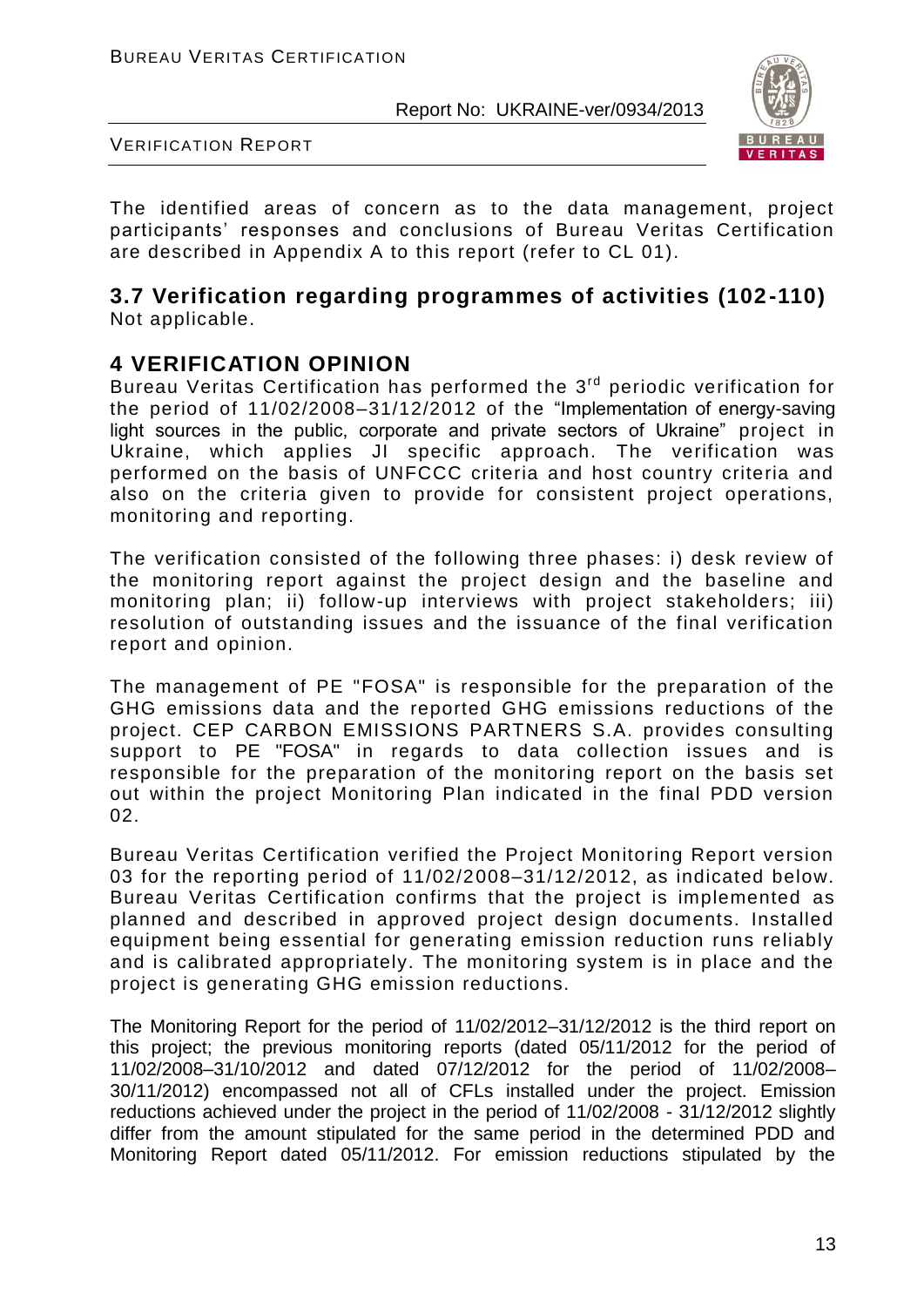

VERIFICATION REPORT

determined PDD version 02, MR version 02 dated 05/11/2012, MR version 02 dated 07/12/2012 and MR version 03 dated 13/09/2013, see Table 3 below.

**Table 3 Emission reductions stipulated by the determined PDD version 02, MR version 02 dated 05/11/2012, MR version 02 dated 07/12/2012 and MR version 03 dated 13/09/2013**

| Year                      | <b>Emission</b><br>reductions<br>according to<br>the PDD,<br>$tCO2$ eq | <b>GHG</b><br>emission<br>reductions<br>according<br>to the first<br><b>MR</b> dated<br>05/11/2012,<br>tCO <sub>2</sub> eq | <b>GHG</b><br>emission<br>reductions<br>the second<br><b>MR</b> dated<br>07/12/2012,<br>tCO <sub>2</sub> eq | <b>GHG</b><br>emission<br>reductions<br>according to according to<br>the third MR<br>dated<br>13/09/2013,<br>tCO <sub>2</sub> eq | <b>Total GHG</b><br>emission<br>reductions<br>from<br>monitoring<br>reports,<br>tCO <sub>2</sub> eq |
|---------------------------|------------------------------------------------------------------------|----------------------------------------------------------------------------------------------------------------------------|-------------------------------------------------------------------------------------------------------------|----------------------------------------------------------------------------------------------------------------------------------|-----------------------------------------------------------------------------------------------------|
| 2008                      | 463725                                                                 | 463725                                                                                                                     | 220 827                                                                                                     | 914 071                                                                                                                          | 1 598 623                                                                                           |
| 2009                      | 1 219 236                                                              | 1 219 236                                                                                                                  | 533 530                                                                                                     | 1 552 689                                                                                                                        | 3 305 455                                                                                           |
| 2010                      | 1 562 140                                                              | 1 562 139                                                                                                                  | 692 744                                                                                                     | 586 870                                                                                                                          | 2 841 753                                                                                           |
| 2011                      | 1 274 281                                                              | 1 274 282                                                                                                                  | 689797                                                                                                      | 331 954                                                                                                                          | 2 296 033                                                                                           |
| 01/01/2012-<br>31/10/2012 | 1 061 900                                                              | 756 565                                                                                                                    | 514 064                                                                                                     | 388 846                                                                                                                          | 1 659 475                                                                                           |
| 01/11/2012-<br>30/11/2012 | 106 191                                                                | not<br>determined                                                                                                          | 51 406                                                                                                      | 38 8 84                                                                                                                          | 90 290                                                                                              |
| 01/12/2012-<br>31/12/2012 | 106 191                                                                | not<br>determined                                                                                                          | not<br>determined                                                                                           | 38 8 84                                                                                                                          | 38 884                                                                                              |
| Сума                      | 5793664                                                                | 5 275 947                                                                                                                  | 2702368                                                                                                     | 3 852 198                                                                                                                        | 11 830 513                                                                                          |

The difference of the actual emission reductions and those stated in PDD can be explained by the reasons scrutinised below. The JI Project entitled "Implementation of energy-saving light sources in the public, corporate and private sectors of Ukraine" provides for the implementation of 40 million CFLs and 7 million LED lamps, as stated in the PDD version 02 dated 28/09/2012. According to the program and methodology of energy-saving lamps installation in the process of the project activity, PE "FOSA" experts store information regarding the date of lamps installation as well as their number and type for each customer. This results in the need to store and process large amounts of information, which is time-consuming and labour-intensive. As of the time of PDD writing, i.e. 28/09/2012, only part of the customer information (which was referred to as information regarding customer group 1) had been processed. GHG emission reductions in the PDD were claimed according to this first group of customers, but it was stated that the implementation of 40 million CFLs and 7 million LED lamps was planned. Emission reductions stated in the monitoring reports have been calculated based on the actual data obtained during the processing of information from customers that are not in the customer group 1. These customers were divided into two groups (the customer group 2 and the customer group 3).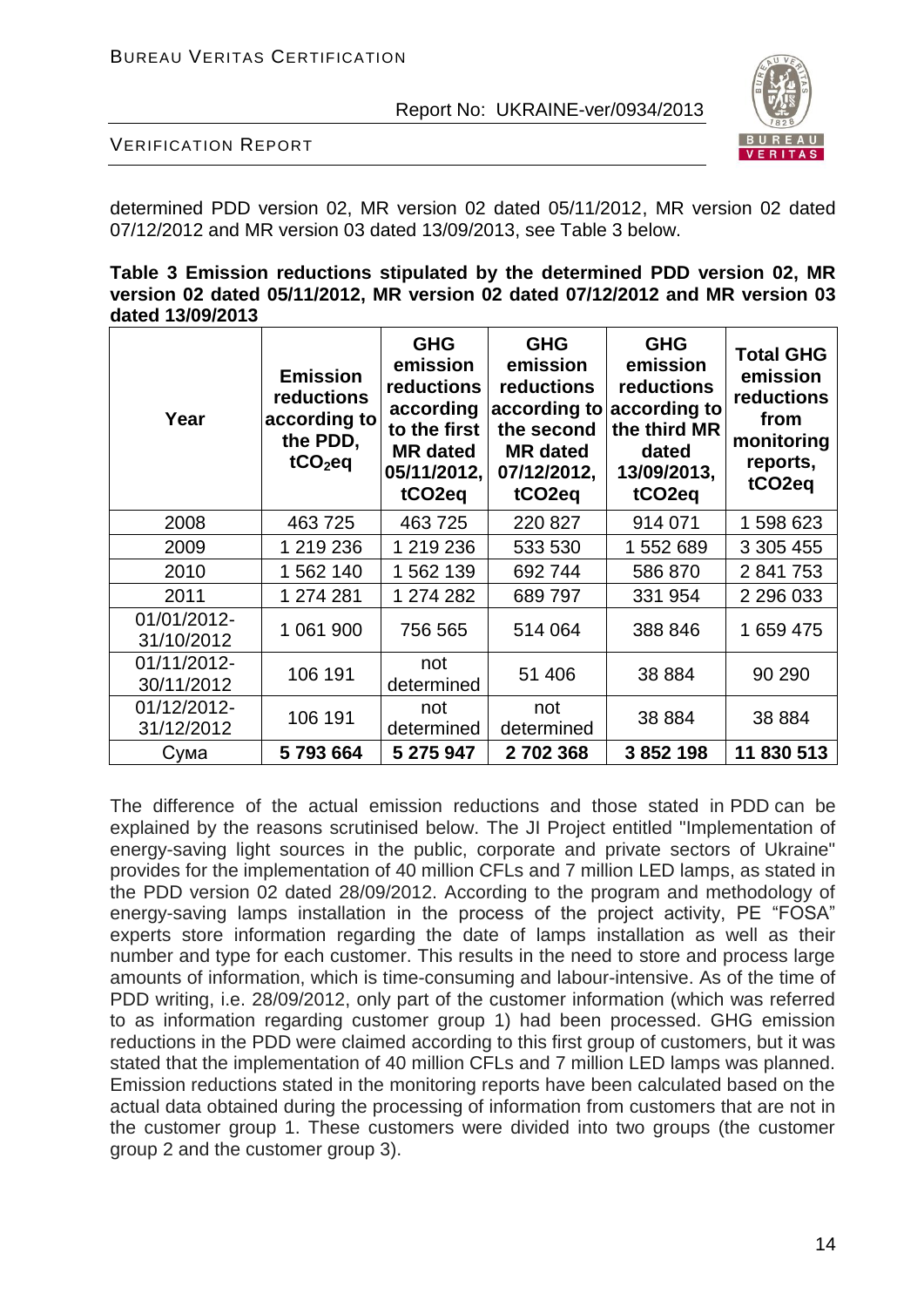

VERIFICATION REPORT

Hence, the difference of GHG emission reductions stated in the registered PDD and the ones stated in the monitoring reports is explained by the fact that as of the time of PDD writing only information regarding customer group 1 was used to calculate the GHG emission reductions while the MRs contain calculations for the customer group 2 and the customer group 3. That is an increase of GHG emission reductions is not contrary to the PDD, but it only clarifies the information in the latter.

Bureau Veritas Certification can confirm that the GHG emission reduction is accurately calculated and is free of material errors, omissions, or misstatements. Our opinion relates to the project's GHG emissions and resulting GHG emissions reductions reported and related to the approved project baseline and monitoring, and its associated documents. Based on the information we have seen and evaluated, we confirm, with a reasonable level of assurance, the following statement:

Reporting period: from 11/02/2008 to 31/12/2012

| In the period of 11/02/2008 - 31/12/2008 |                |                               |
|------------------------------------------|----------------|-------------------------------|
| <b>Baseline emissions</b>                | : 1167368      | t $CO2$ equivalent.           |
| Project emissions                        | 253 297        | t CO <sub>2</sub> equivalent. |
| Leakage                                  | $\overline{0}$ | $tCO2$ equivalent.            |
| <b>Emission reductions</b>               | : 914 071      | t CO <sub>2</sub> equivalent. |
|                                          |                |                               |
| In the period of 01/01/2009 - 31/12/2009 |                |                               |
| <b>Baseline emissions</b>                | 1982085        | t $CO2$ equivalent.           |
| Project emissions                        | 429 396        | $tCO2$ equivalent.            |
| Leakage                                  | 0              | $tCO2$ equivalent.            |
| <b>Emission reduction</b>                | 1 552 689      | $tCO2$ equivalent.            |
| In the period of 01/01/2010 - 31/12/2010 |                |                               |
| <b>Baseline emissions</b>                | 749 359        | t $CO2$ equivalent.           |
| Project emissions                        | 162 489        | $tCO2$ equivalent.            |
| Leakage                                  | 0              | $tCO2$ equivalent.            |
| <b>Emission reductions</b>               | : 586 870      | t $CO2$ equivalent.           |
|                                          |                |                               |
| In the period of 01/01/2011 - 31/12/2011 |                |                               |
| <b>Baseline emissions</b>                | 424 772        | $tCO2$ equivalent.            |
| Project emissions                        | : 92818        | t $CO2$ equivalent.           |
| Leakage                                  | 0              | $tCO2$ equivalent.            |
| <b>Emission reductions</b>               | : 331 954      | t $CO2$ equivalent.           |
|                                          |                |                               |
| In the period of 01/01/2012 - 31/12/2012 |                |                               |
| <b>Baseline emissions</b>                | : 599442       | $tCO2$ equivalent.            |
| Project emissions                        | : 132828       | $tCO2$ equivalent.            |
| Leakage                                  | 0              | $tCO2$ equivalent.            |
| <b>Emission reductions</b>               | : 466 614      | t CO $_2$ equivalent.         |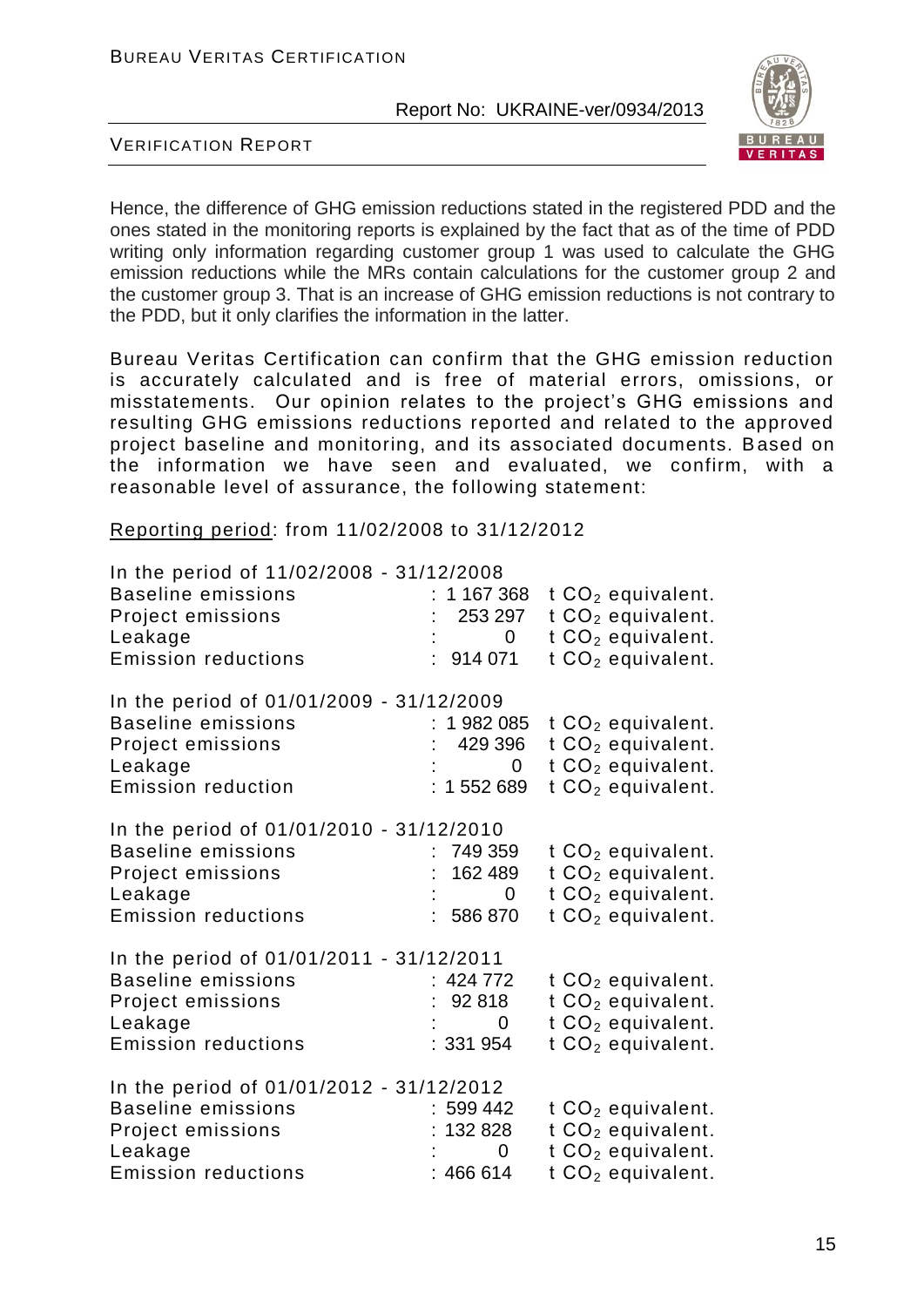

#### VERIFICATION REPORT

#### Total amount in the period: from 11/02/2008 to 31/12/2012

Project emissions<br>Leakage

Baseline emissions :  $4923026$  t CO<sub>2</sub> equivalent.<br>Project emissions :  $1070828$  t CO<sub>2</sub> equivalent. Leakage  $\begin{array}{ccc} \text{Leakage} & \text{...} & 0 & \text{t CO}_2 \text{ equivalent.} \\ \text{Emission reductions} & \text{...} & 3852198 & \text{t CO}_2 \text{ equivalent.} \end{array}$  $\therefore$  3 852 198 t CO<sub>2</sub> equivalent.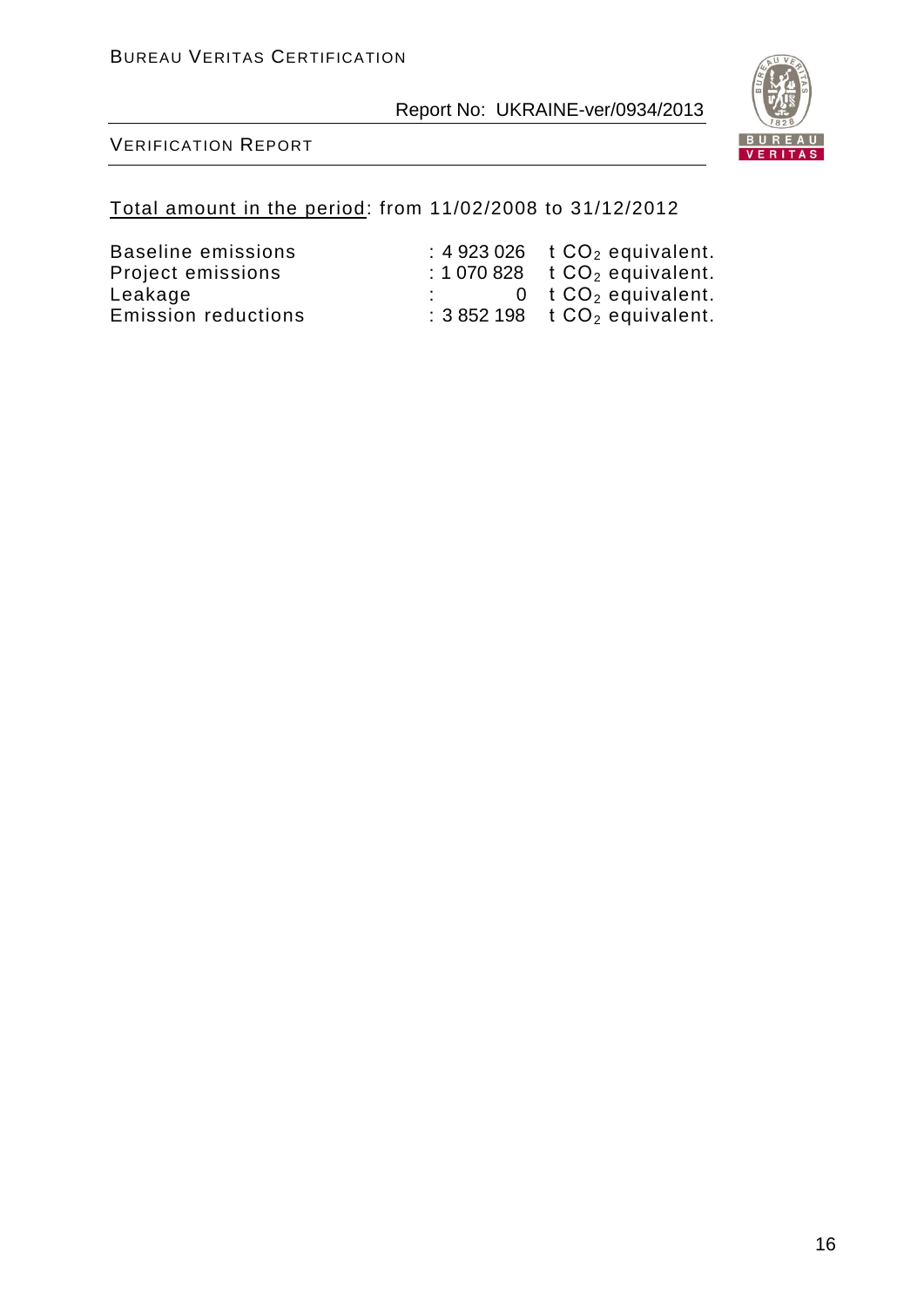

VERIFICATION REPORT

# **5 REFERENCES**

#### **Category 1 Documents:**

Documents provided by project participants that relate directly to the GHG components of the project.

| /1/            | Monitoring Report of JI project "Implementation of energy-saving light                                                                                    |
|----------------|-----------------------------------------------------------------------------------------------------------------------------------------------------------|
|                | sources in the public, corporate and private sectors of Ukraine" for the period<br>of 11/02/2008-31/12/2012, version 01 dated 28/03/2013                  |
| /2/            | Monitoring Report of JI project "Implementation of energy-saving light                                                                                    |
|                | sources in the public, corporate and private sectors of Ukraine" for the period<br>of 11/02/2008-31/12/2012, version 02 dated 14/08/2013                  |
| /3/            | Monitoring Report of JI project "Implementation of energy-saving light                                                                                    |
|                | sources in the public, corporate and private sectors of Ukraine" for the period<br>of 11/02/2008-31/12/2012, version 03 dated 13/09/2013                  |
| $\frac{14}{1}$ | Annex 1.1: Calculation of GHG emission reductions for the period from                                                                                     |
|                | 01.11.2012 to 31.12.2012 in the first contractors group (Excel file)                                                                                      |
| /5/            | Annex 1.2: Calculation of GHG emission reductions for the period from<br>01.12.2012 to 31.12.2012 in the second contractors group (Excel file)            |
| /6/            | Annex 1.3: Calculation of GHG emission reductions for the period from<br>11.02.2008 to 31.12.2012 (Excel file)                                            |
| 7              | Annex 1.4: Calculation of GHG emission reductions for the period from<br>11.02.2008 to 31.12.2012 (Excel file)                                            |
| /8/            | Annex 2: List of contractors which took part in the project representative group                                                                          |
|                | of the JI project "Implementation of energy-saving light sources in the public,<br>corporate and private sectors of Ukraine" and information on measuring |
|                | equipment (Excel file)                                                                                                                                    |
| /9/            | Annex 3: Power of CFLs installed in the course of the project activities and ILs<br>replaced by them                                                      |
|                | /10/ PDD "Implementation of energy-saving light sources in the public,<br>corporate and private sectors of Ukraine", version 02 dated                     |
|                | 28/09/2012                                                                                                                                                |
|                | /11/ Bureau Veritas Certification Holding SAS Determination Report<br>Nº UKRAINE-DET/0724/2012 "Implementation of energy-saving                           |
|                | light<br>sources in the public, corporate and private sectors of Ukraine", version 02                                                                     |
|                | dated 04/10/2012                                                                                                                                          |
|                | /12/ Letter of Approval of the project "Implementation of energy-saving                                                                                   |
|                | light sources in the public, corporate and private sectors of<br>Ukraine" No.3118/23/7, issued by the State Environmental                                 |
|                | Investment Agency of Ukraine on 19/10/2012.                                                                                                               |
|                | $13/$ Letter of Approval of the project under article 6 of the Kyoto                                                                                      |
|                | Protocol (JI) "Implementation of energy-saving light sources in the                                                                                       |
|                | public, corporate and private sectors of Ukraine" No.J294-0485,<br>issued by the Federal Office for the Environment (FOEN) of                             |
|                | Switzerland on 24/10/2012.                                                                                                                                |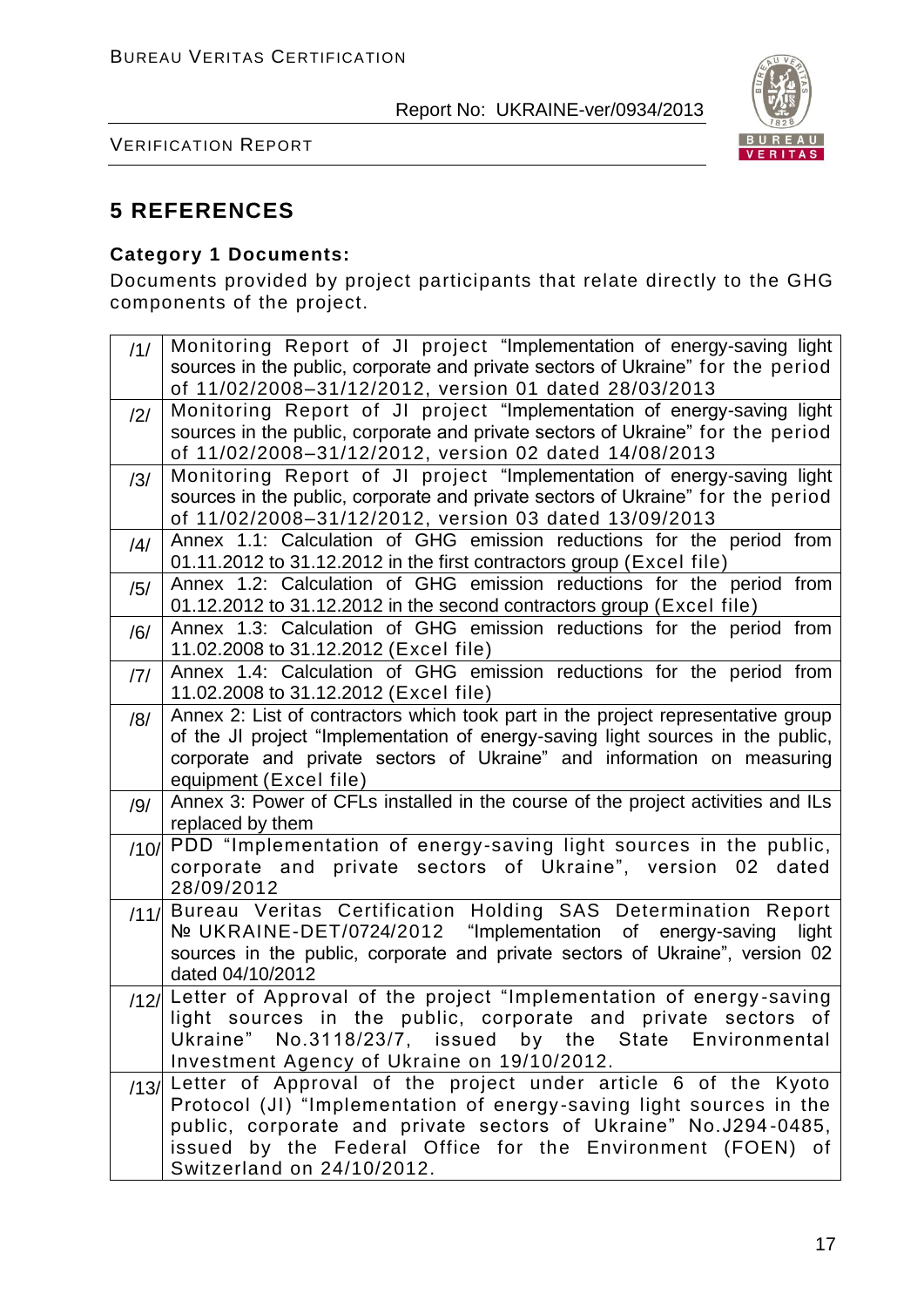

VERIFICATION REPORT

# **Category 2 Documents:**

Background documents related to the design and/or methodologies employed in the design or other reference documents.

| /1/  | Agreement No.12-F-08211/1 dated 11/02/2008 on temporary use of energy-                   |
|------|------------------------------------------------------------------------------------------|
|      | saving CFLs                                                                              |
| /2/  | Certificate of acceptance and delivery of compact fluorescent lights dated<br>11/02/2008 |
| /3/  | Certificate of acceptance and delivery of compact fluorescent lights dated<br>13/02/2008 |
| /4/  | Certificate of acceptance and delivery of compact fluorescent lights dated<br>03/04/2008 |
| /5/  | Certificate of acceptance and delivery of compact fluorescent lights dated<br>21/10/2008 |
| /6/  | Certificate of acceptance and delivery of compact fluorescent lights dated<br>14/11/2008 |
| 7    | Certificate of acceptance and delivery of compact fluorescent lights dated<br>19/12/2008 |
| /8/  | Certificate of acceptance and delivery of compact fluorescent lights dated<br>26/02/2009 |
| /9/  | Certificate of acceptance and delivery of compact fluorescent lights dated<br>14/04/2009 |
| /10/ | Certificate of acceptance and delivery of compact fluorescent lights dated<br>26/08/2009 |
| /11/ | Certificate of acceptance and delivery of compact fluorescent lights dated<br>18/12/2009 |
| /12/ | Certificate of acceptance and delivery of compact fluorescent lights dated<br>12/04/2010 |
| /13/ | Certificate of acceptance and delivery of compact fluorescent lights dated<br>06/08/2010 |
| /14/ | Certificate of acceptance and delivery of compact fluorescent lights dated<br>17/09/2010 |
| /15/ | Certificate of acceptance and delivery of compact fluorescent lights dated<br>21/01/2011 |
| /16/ | Certificate of acceptance and delivery of compact fluorescent lights dated<br>09/06/2011 |
| /17/ | Certificate of acceptance and delivery of compact fluorescent lights dated<br>16/08/2011 |
| /18/ | Certificate of acceptance and delivery of compact fluorescent lights dated<br>02/12/2011 |
| /19/ | Certificate of acceptance and delivery of compact fluorescent lights dated<br>16/01/2012 |
| /20/ | Certificate of acceptance and delivery of compact fluorescent lights dated               |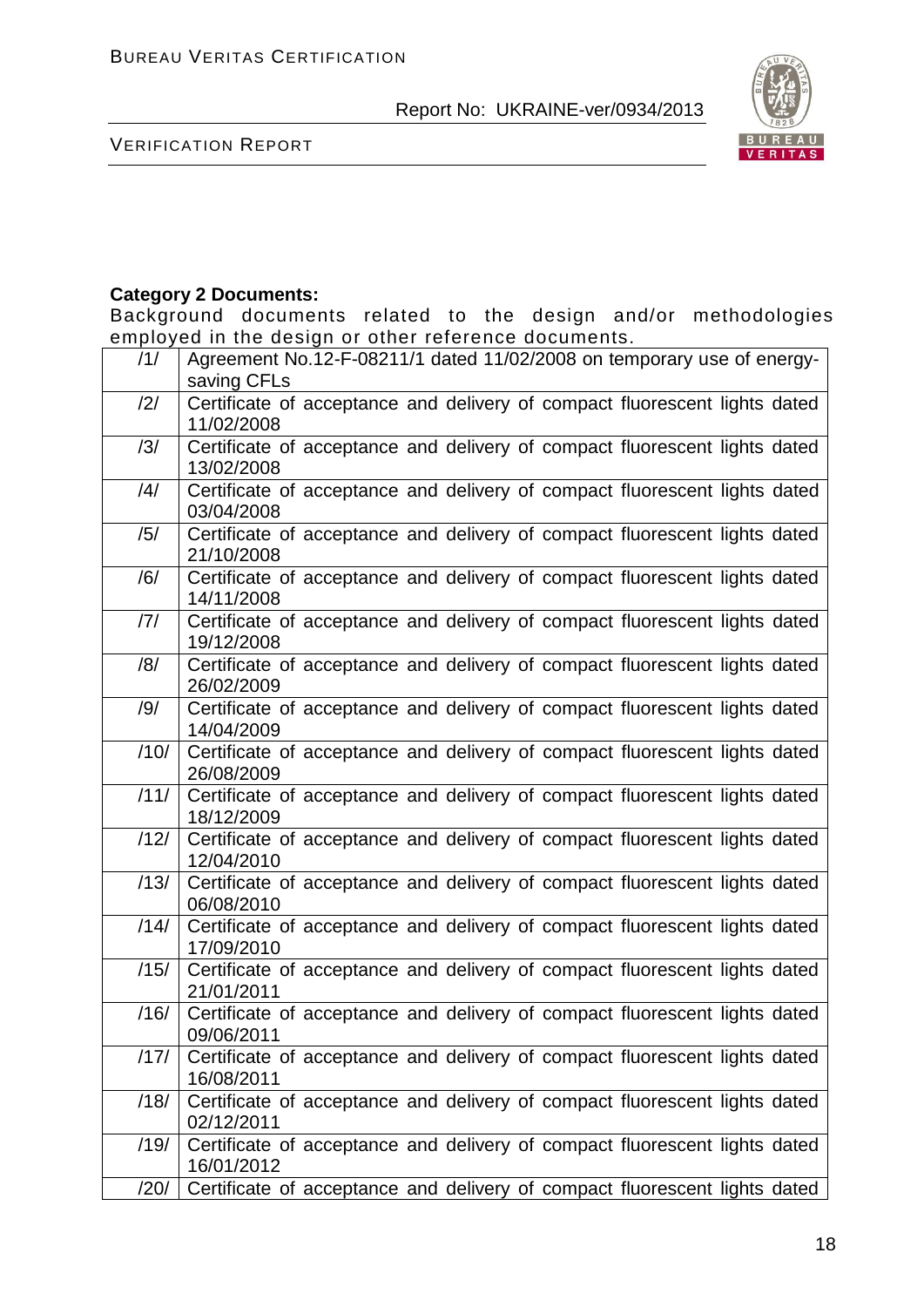

VERIFICATION REPORT

|      | 02/04/2012                                                                                                                                                 |
|------|------------------------------------------------------------------------------------------------------------------------------------------------------------|
| /21/ | Certificate of acceptance and delivery of compact fluorescent lights dated<br>25/07/2012                                                                   |
| /22/ | Certificate of acceptance and delivery of compact fluorescent lights dated<br>03/08/2012                                                                   |
| /23/ | Log sheet of lighting equipment operating hours at SI "Zaporizhzhya Medical<br>Academy of Postgraduate Education" dated 26.05.2008                         |
| /24/ | Log sheet of lighting equipment operating hours at SE "Ukrainian Scientific<br>Pharmacopoeial Center for Quality of Medicines" dated 28/07/2008            |
| /25/ | Log sheet of lighting equipment operating hours at Subsidiary Enterprise<br>"Mezhyrichchya Vitamin Plant" dated 28/06/2008                                 |
| /26/ | Log sheet of lighting equipment operating hours at Volnovakha interregional<br>SES dated 04/09/2018                                                        |
| /27/ | Log sheet of lighting equipment operating hours at Lviv Art School for<br>Children No. 5 dated 20/05/2008                                                  |
| /28/ | Log sheet of lighting equipment operating hours at Pre-School Educational<br>Establishment (Kindergarten/Nursery) No. 28 "ZIROCHKA"<br>dated<br>14/07/2008 |
| /29/ | Logger manual (smart ware 11)                                                                                                                              |
| /30/ | Photos of measurement works                                                                                                                                |
| /31/ | Photos of metering devices                                                                                                                                 |

#### **Persons interviewed:**

List of persons interviewed during the verification or persons that contributed with other information that are not included in the documents listed above.

|     | <b>Name</b>    | Organisation                                                        | <b>Title</b>                                                      |
|-----|----------------|---------------------------------------------------------------------|-------------------------------------------------------------------|
| /1/ | S. Novak       | PE "FOSA"                                                           | <b>Director</b>                                                   |
| /2/ | P.Papaian      | PE "FOSA"                                                           | <b>Deputy Director</b>                                            |
| /3/ | V. Mysh        | PE "FOSA"                                                           | <b>Chief Engineer</b>                                             |
| /4/ | L. Obukhov     | PE "FOSA"                                                           | Manager                                                           |
| /5/ | M. Tyshchuk    | "Resort Perlyna Karpat"<br><b>LLC</b>                               | Accountant                                                        |
| /6/ | O. Hornostal   | State medicine quality<br>control inspection in<br>Vinnytsya region | Head                                                              |
| /5/ | S. Repinetskyi | "CEP" LLC                                                           | <b>CEP CARBON</b><br><b>EMISSIONS PARTNERS</b><br>S.A. Consultant |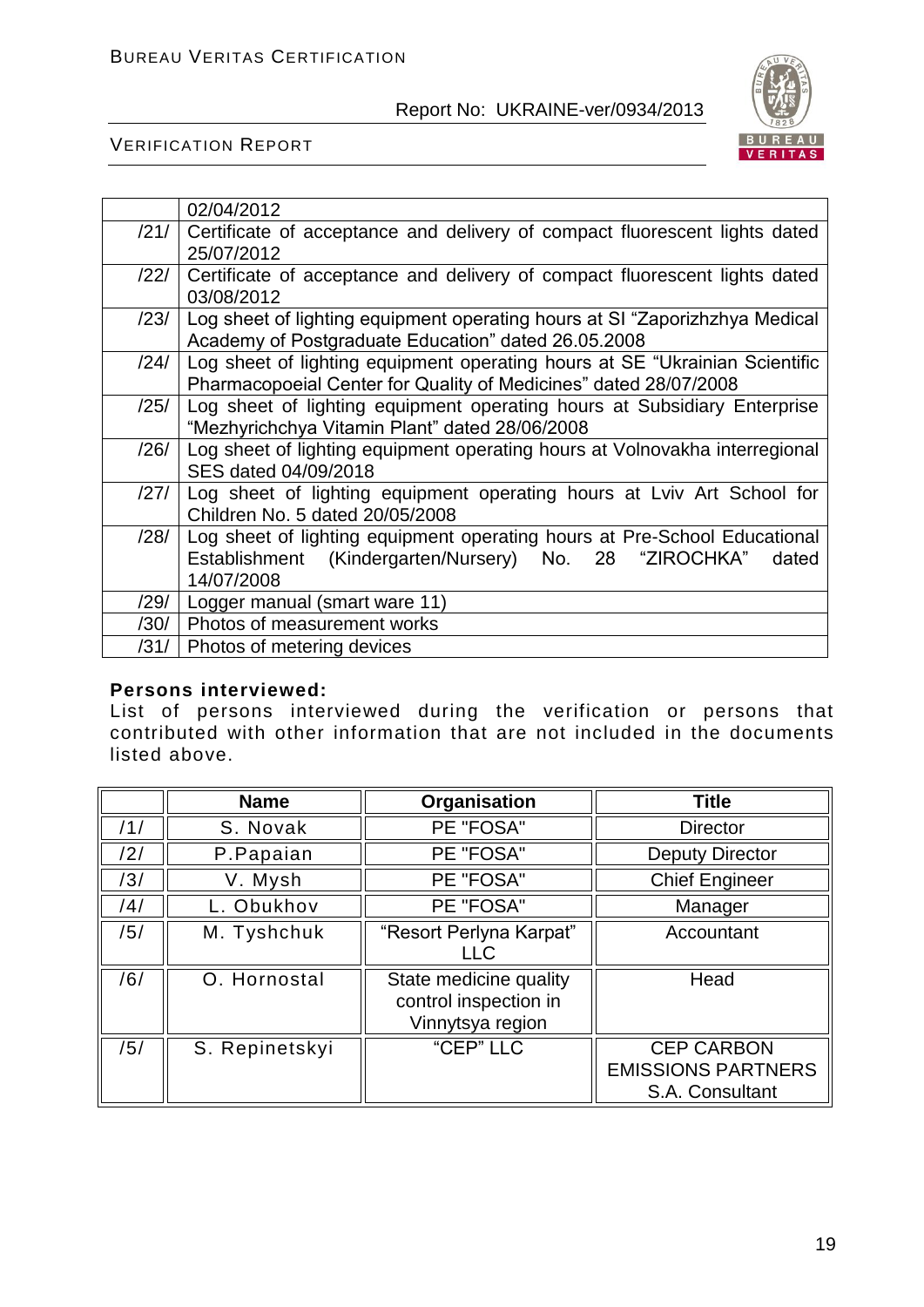

#### VERIFICATION REPORT

# APPENDIX A: COMPANY PROJECT VERIFICATION PROTOCOL

#### **BUREAU VERITAS CERTIFICATION HOLDING SAS**

#### **VERIFICATION PROTOCOL**

#### **Check list for verification, according to the JOINT IMPLEMENTATION DETERMINATION AND VERIFICATION MANUAL (Version 01)**

| <b>DVM</b>                    | <b>Check Item</b>                                                                                                                                                                                                                                                                 | Initial finding                                                                                                                                                                                                                                                                                                           | <b>Draft Conclusion</b> | <b>Final Conclusion</b> |  |
|-------------------------------|-----------------------------------------------------------------------------------------------------------------------------------------------------------------------------------------------------------------------------------------------------------------------------------|---------------------------------------------------------------------------------------------------------------------------------------------------------------------------------------------------------------------------------------------------------------------------------------------------------------------------|-------------------------|-------------------------|--|
| <b>Paragraph</b>              |                                                                                                                                                                                                                                                                                   |                                                                                                                                                                                                                                                                                                                           |                         |                         |  |
|                               | <b>Project approvals by Parties involved</b>                                                                                                                                                                                                                                      |                                                                                                                                                                                                                                                                                                                           |                         |                         |  |
| 90                            | Has the DFPs of at least one Party<br>involved, other than the host Party,<br>issued a written project approval when<br>submitting the first verification report to<br>the secretariat for publication in<br>accordance with paragraph 38 of the JI<br>guidelines, at the latest? | The project was approved by both Host Party<br>(Ukraine) and another Party involved<br>(Switzerland). Written approvals for the project<br>were issued by the National Coordinating<br>Entities of the Parties involved. Both Letters of<br>Approval were available as of the start of the<br>first project verification. | <b>OK</b>               | <b>OK</b>               |  |
| 91                            | Are all the written project approvals by<br>Parties involved unconditional?                                                                                                                                                                                                       | All the written project approvals by Parties<br>involved are unconditional.                                                                                                                                                                                                                                               | OK                      | OK                      |  |
| <b>Project implementation</b> |                                                                                                                                                                                                                                                                                   |                                                                                                                                                                                                                                                                                                                           |                         |                         |  |
| 92                            | Has the project been implemented in<br>accordance with the PDD regarding<br>which the determination has been<br>deemed final and is so listed on the<br>UNFCCC JI website?                                                                                                        | Ex-post total emission reductions in both<br>monitoring reports differ from the estimated<br>emissions provided in the PDD. As of the<br>moment of PDD development, GHG emission<br>reductions were calculated based on data on<br>project implementation available at the                                                | <b>CAR 01</b>           | OK                      |  |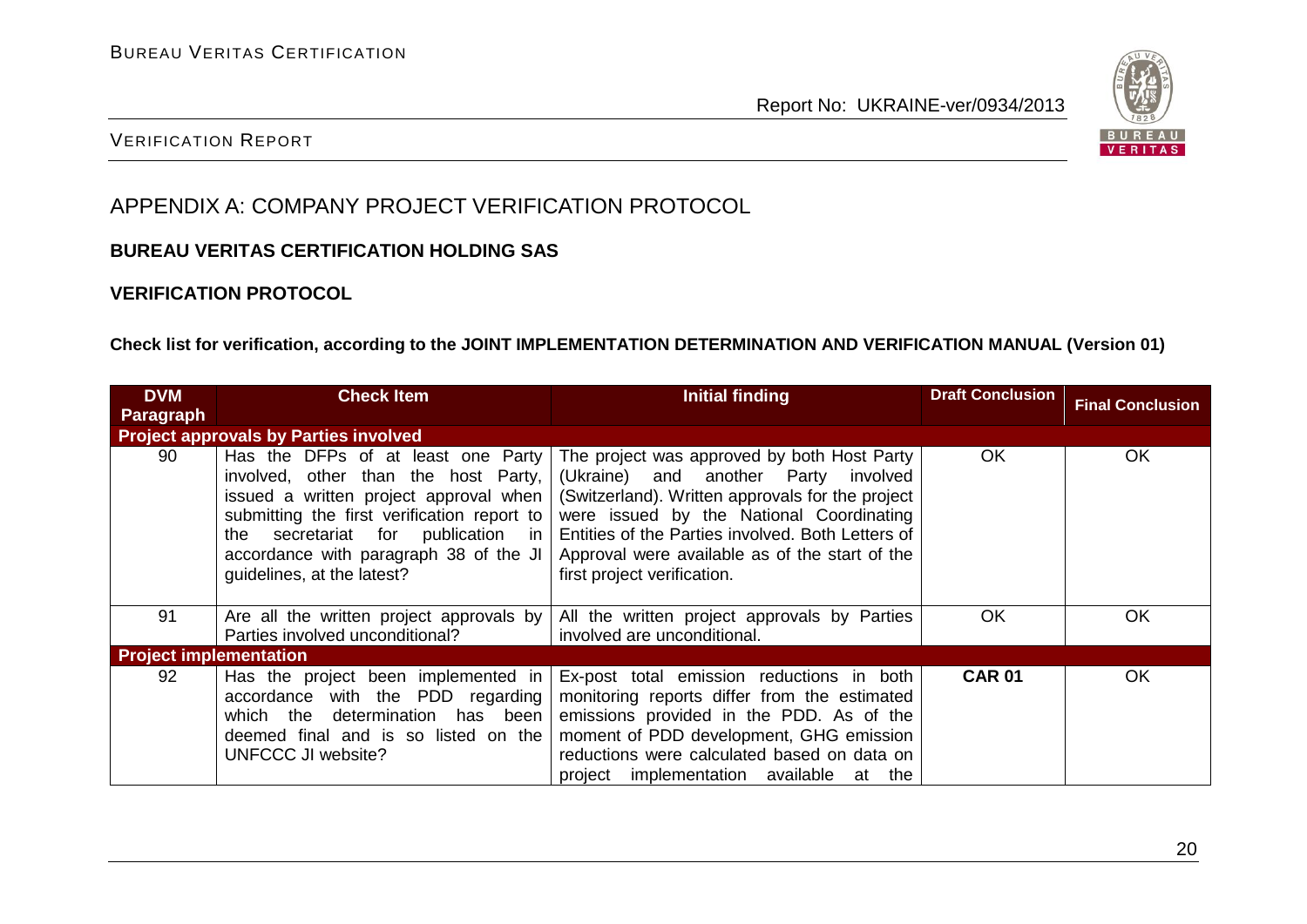

| <b>DVM</b>       | <b>Check Item</b>                                                                                                                                                                                                 | <b>Initial finding</b>                                                                                                                                                                                                                                                                                                                                                                                                                                                                                                                                                                                           | <b>Draft Conclusion</b> | <b>Final Conclusion</b> |
|------------------|-------------------------------------------------------------------------------------------------------------------------------------------------------------------------------------------------------------------|------------------------------------------------------------------------------------------------------------------------------------------------------------------------------------------------------------------------------------------------------------------------------------------------------------------------------------------------------------------------------------------------------------------------------------------------------------------------------------------------------------------------------------------------------------------------------------------------------------------|-------------------------|-------------------------|
| <b>Paragraph</b> |                                                                                                                                                                                                                   |                                                                                                                                                                                                                                                                                                                                                                                                                                                                                                                                                                                                                  |                         |                         |
|                  |                                                                                                                                                                                                                   | moment of PDD development, as well as<br>forecasted data on the number of energy-<br>saving lamps planned for distribution under<br>the project. The increase in CFL distribution<br>under the project in the reporting monitoring<br>period does not conflict with the number of<br>CFLs and LED lamps stipulated by the<br>determined PDD version 02, which is 40 mln<br>and 7 mln, respectively.<br><b>CAR 01.</b> In Section A.7. of the MR please<br>provide information on periods of 2012 subject<br>monitoring<br>(01/01/2012-31/10/2012,<br>to<br>01/11/2012-30/11/2012,<br>01/12/2012-<br>31/12/2012). |                         |                         |
| 93               | What is the status of operation of the<br>project during the monitoring period?                                                                                                                                   | CAR 02. In Section A.6. the number of<br>counterparties is specified incorrectly.                                                                                                                                                                                                                                                                                                                                                                                                                                                                                                                                | <b>CAR 02</b>           | OK                      |
|                  | <b>Compliance with monitoring plan</b>                                                                                                                                                                            |                                                                                                                                                                                                                                                                                                                                                                                                                                                                                                                                                                                                                  |                         |                         |
| 94               | Did the monitoring occur in accordance<br>with the monitoring plan included in the<br>PDD regarding which the determination<br>has been deemed final and is so listed<br>on the UNFCCC JI website?                | The monitoring occurred in accordance with<br>the monitoring plan included in the PDD<br>regarding which the determination has been<br>deemed final and is so listed on the UNFCCC<br>JI website.                                                                                                                                                                                                                                                                                                                                                                                                                | <b>OK</b>               | OK                      |
| 95(a)            | For calculating the emission reductions  <br>or enhancements of net removals, were<br>key factors, e.g. those listed in 23 (b) (i)-<br>(vii) above, influencing the baseline<br>emissions or net removals and the | To calculate emission reductions such<br>the<br>key<br>factors<br>Ukrainian<br>as<br>environmental legislation and other<br>national legislation, as well as key<br>relevant factors such as availability of<br>activity level of the project and the funds for implementation of measures                                                                                                                                                                                                                                                                                                                       | OK                      | OK                      |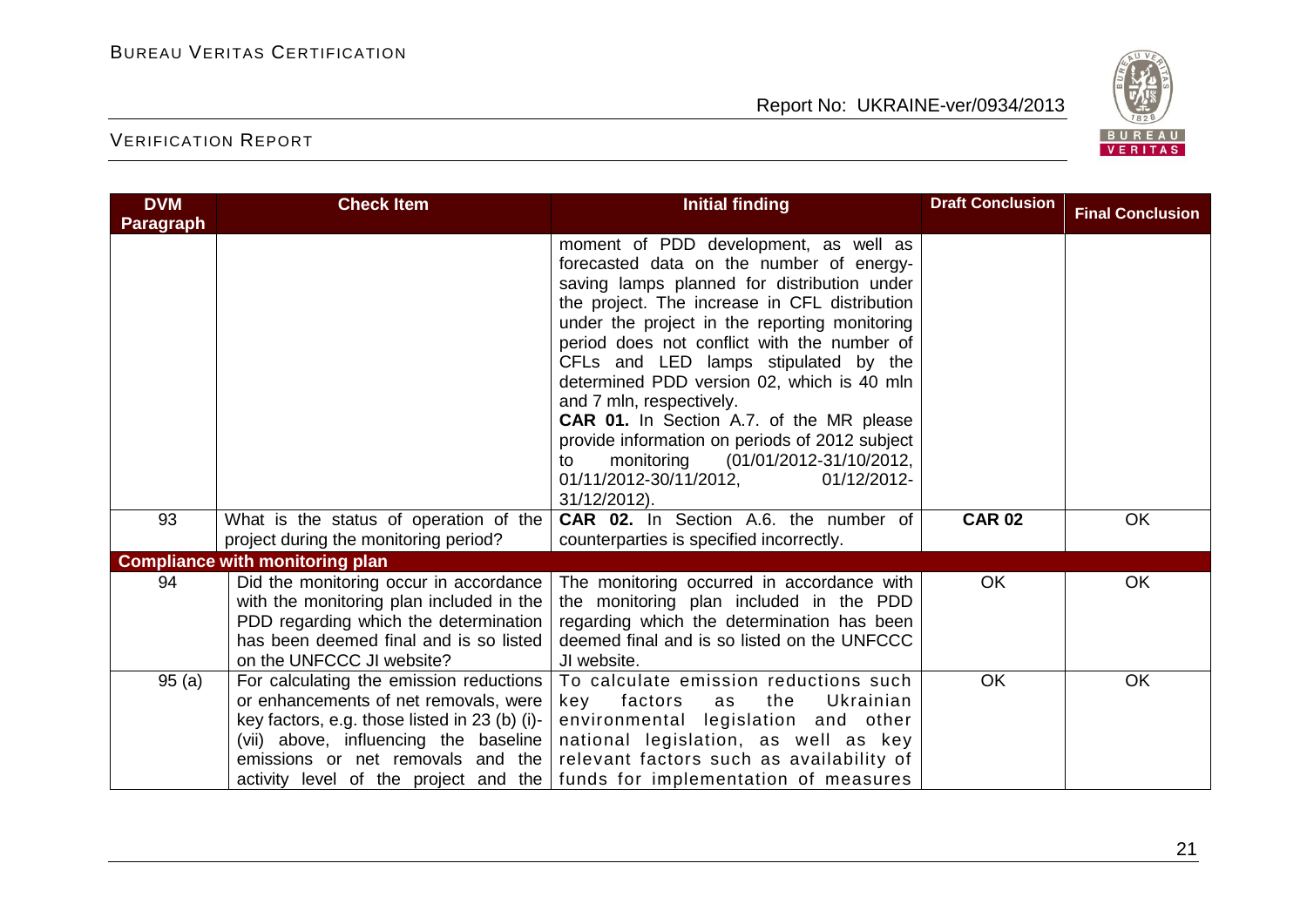

| <b>DVM</b><br>Paragraph | <b>Check Item</b>                                                                                                                                                                                                                                                                      | <b>Initial finding</b>                                                                                                                                                                                                                                                                                                                                                                                                                                                   | <b>Draft Conclusion</b> | <b>Final Conclusion</b> |
|-------------------------|----------------------------------------------------------------------------------------------------------------------------------------------------------------------------------------------------------------------------------------------------------------------------------------|--------------------------------------------------------------------------------------------------------------------------------------------------------------------------------------------------------------------------------------------------------------------------------------------------------------------------------------------------------------------------------------------------------------------------------------------------------------------------|-------------------------|-------------------------|
|                         | emissions or removals as well as risks<br>associated with the project taken into<br>account, as appropriate?                                                                                                                                                                           | envisaged by the project, tariffs that<br>are set by the market mechanisms,<br>modern technology and the ability to<br>implement know-how in lighting<br>equipment sphere, that affect the<br>baseline emissions level, project<br>activity level and level of emissions,<br>as well as risks associated with the<br>project were properly taken into<br>account.                                                                                                        |                         |                         |
| 95(b)                   | Are data sources used for calculating<br>emission reductions or enhancements<br>of net removals clearly identified,<br>reliable and transparent?                                                                                                                                       | Yes, data sources used for calculating<br>emission reductions are clearly identified,<br>reliable and transparent.<br>CAR 03. In Table 11. of MR amount of<br>emission reductions by 2010 is specified<br>incorrectly.                                                                                                                                                                                                                                                   | <b>CAR 03</b>           | OK                      |
| 95(c)                   | Are emission factors, including default<br>emission factors, if used for calculating<br>reductions<br>the<br>emission<br>or<br>enhancements of net<br>removals,<br>selected<br>by carefully<br>balancing<br>accuracy and reasonableness, and<br>appropriately justified of the choice? | Emission factors such as<br>carbon<br>dioxide<br>emission<br>factor<br>for<br>electricity<br>consumption by consumers, in monitoring<br>period y of the baseline<br>scenario,<br>$(EF_{b,CO2,ELEC}^{y})$ , carbon dioxide emission factor fr<br>electricity consumption by consumers in<br>monitoring period of the project scenario<br>$(EF_{p,CO2,ELEC}^{y})$ , were selected by careful<br>balancing between accuracy and<br>feasibility, and justified their choice. | OK                      | OK                      |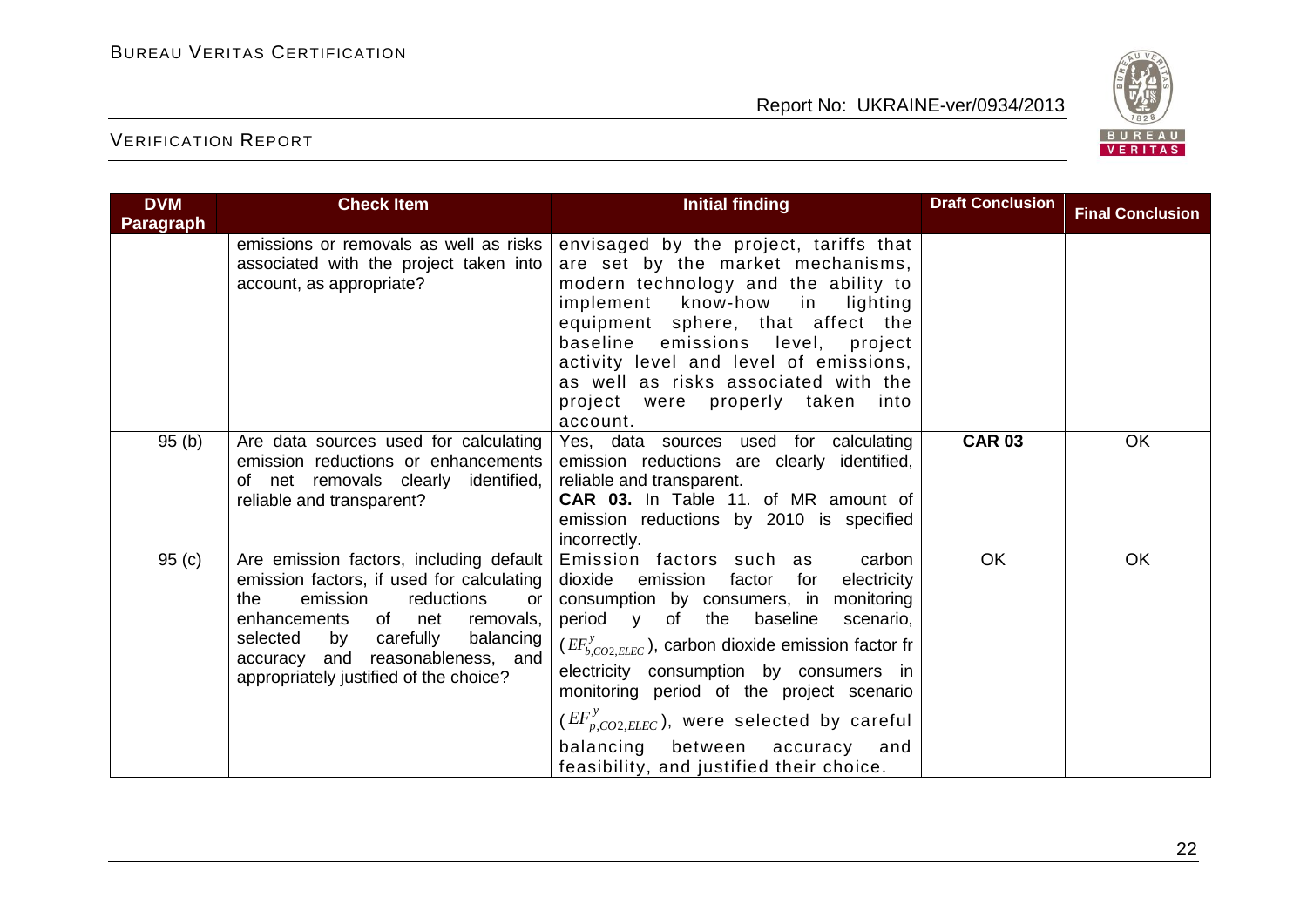

| <b>DVM</b>       | <b>Check Item</b>                                                                                                                                                                                                                                                                                                                | <b>Initial finding</b>                                                                                                                         | <b>Draft Conclusion</b> | <b>Final Conclusion</b> |
|------------------|----------------------------------------------------------------------------------------------------------------------------------------------------------------------------------------------------------------------------------------------------------------------------------------------------------------------------------|------------------------------------------------------------------------------------------------------------------------------------------------|-------------------------|-------------------------|
| <b>Paragraph</b> |                                                                                                                                                                                                                                                                                                                                  |                                                                                                                                                |                         |                         |
| 95(d)            | Is the calculation of emission reductions<br>or enhancements of net removals based<br>on conservative assumptions and the<br>plausible scenarios<br>most<br>in a<br>transparent manner?                                                                                                                                          | The calculation of emission reductions is<br>based on conservative assumptions and the<br>most plausible scenarios in a transparent<br>manner. | <b>OK</b>               | OK                      |
|                  | <b>Applicable to JI SSC projects only</b>                                                                                                                                                                                                                                                                                        |                                                                                                                                                |                         |                         |
| 96               | Is the relevant threshold to be classified<br>as JI SSC project not exceeded during<br>the monitoring period on an annual<br>average basis?<br>If the threshold is exceeded, is the<br>maximum emission reduction level<br>estimated in the PDD for the JI SSC<br>project or the bundle for the monitoring<br>period determined? | N/a                                                                                                                                            | N/a                     | N/a                     |
|                  | Applicable to bundled JI SSC projects only                                                                                                                                                                                                                                                                                       |                                                                                                                                                |                         |                         |
| 97(a)            | Has the composition of the bundle not<br>changed from that is stated in F-JI-<br><b>SSCBUNDLE?</b>                                                                                                                                                                                                                               | N/a                                                                                                                                            | N/a                     | N/a                     |
| 97(b)            | If the determination was conducted on<br>the basis of an overall monitoring plan,<br>have the project participants submitted<br>a common monitoring report?                                                                                                                                                                      | N/a                                                                                                                                            | N/a                     | N/a                     |
| 98               | If the monitoring is based on a<br>monitoring<br>plan that provides for<br>overlapping monitoring periods, are the<br>monitoring periods per component of<br>the project clearly specified in the                                                                                                                                | N/a                                                                                                                                            | N/a                     | N/a                     |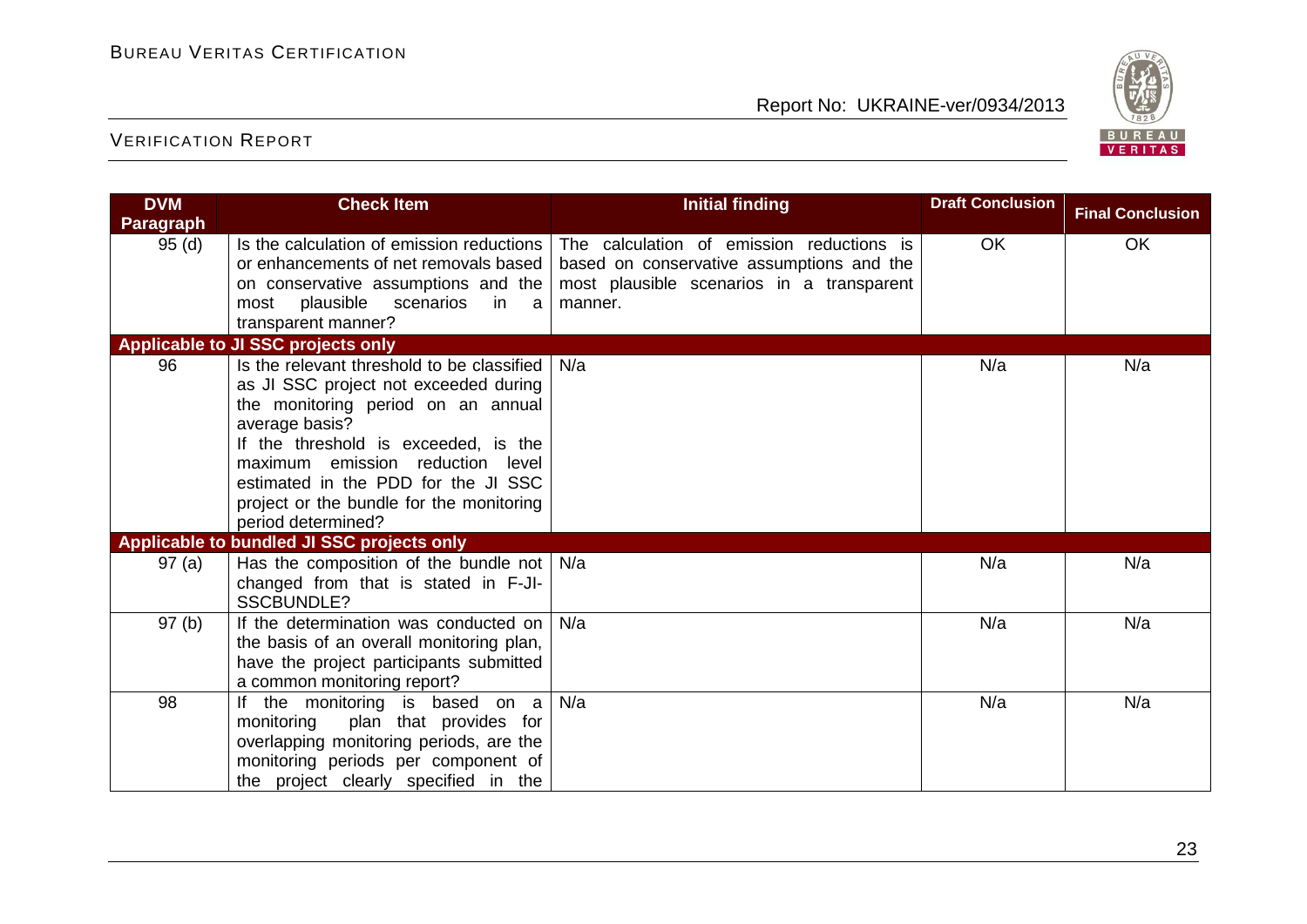

| <b>DVM</b>             | <b>Check Item</b>                                                                                                                                                                                                                                                                                     | <b>Initial finding</b>                                                                                                                                                                                | <b>Draft Conclusion</b> | <b>Final Conclusion</b> |
|------------------------|-------------------------------------------------------------------------------------------------------------------------------------------------------------------------------------------------------------------------------------------------------------------------------------------------------|-------------------------------------------------------------------------------------------------------------------------------------------------------------------------------------------------------|-------------------------|-------------------------|
| <b>Paragraph</b>       |                                                                                                                                                                                                                                                                                                       |                                                                                                                                                                                                       |                         |                         |
|                        | monitoring report?<br>Do the monitoring periods not overlap<br>with those for which verifications were<br>already deemed final in the past?                                                                                                                                                           |                                                                                                                                                                                                       |                         |                         |
|                        | <b>Revision of monitoring plan</b>                                                                                                                                                                                                                                                                    |                                                                                                                                                                                                       |                         |                         |
|                        | Applicable only if monitoring plan is revised by project participant                                                                                                                                                                                                                                  |                                                                                                                                                                                                       |                         |                         |
| 99(a)                  | Did the project participants provide an<br>appropriate justification for the proposed<br>revision?                                                                                                                                                                                                    | N/a                                                                                                                                                                                                   | N/a                     | N/a                     |
| 99(b)                  | Does the proposed revision improve the<br>and/or<br>applicability<br>accuracy<br>0f<br>information collected compared to the<br>original<br>monitoring<br>plan<br>without<br>changing conformity with the relevant<br>rules<br>and<br>regulations<br>for<br>the<br>establishment of monitoring plans? | N/a                                                                                                                                                                                                   | N/a                     | N/a                     |
| <b>Data management</b> |                                                                                                                                                                                                                                                                                                       |                                                                                                                                                                                                       |                         |                         |
| 101(a)                 | Is the implementation of data collection<br>procedures in accordance with the<br>monitoring plan, including the quality<br>control<br>and<br>quality<br>assurance<br>procedures?                                                                                                                      | Yes, the implementation of data collection<br>procedures is in accordance<br>with the<br>monitoring plan, including the quality control<br>and quality assurance procedures.                          | OK                      | OK                      |
| 101(b)                 | Is the function<br>of the<br>monitoring<br>calibration<br>equipment, including<br>its<br>status, is in order?                                                                                                                                                                                         | According to current legislation "On<br>metrology and metrological activity",<br>all metering equipment in Ukraine<br>must meet the specified requirements<br>of relevant standards and is subject to | OK                      | OK                      |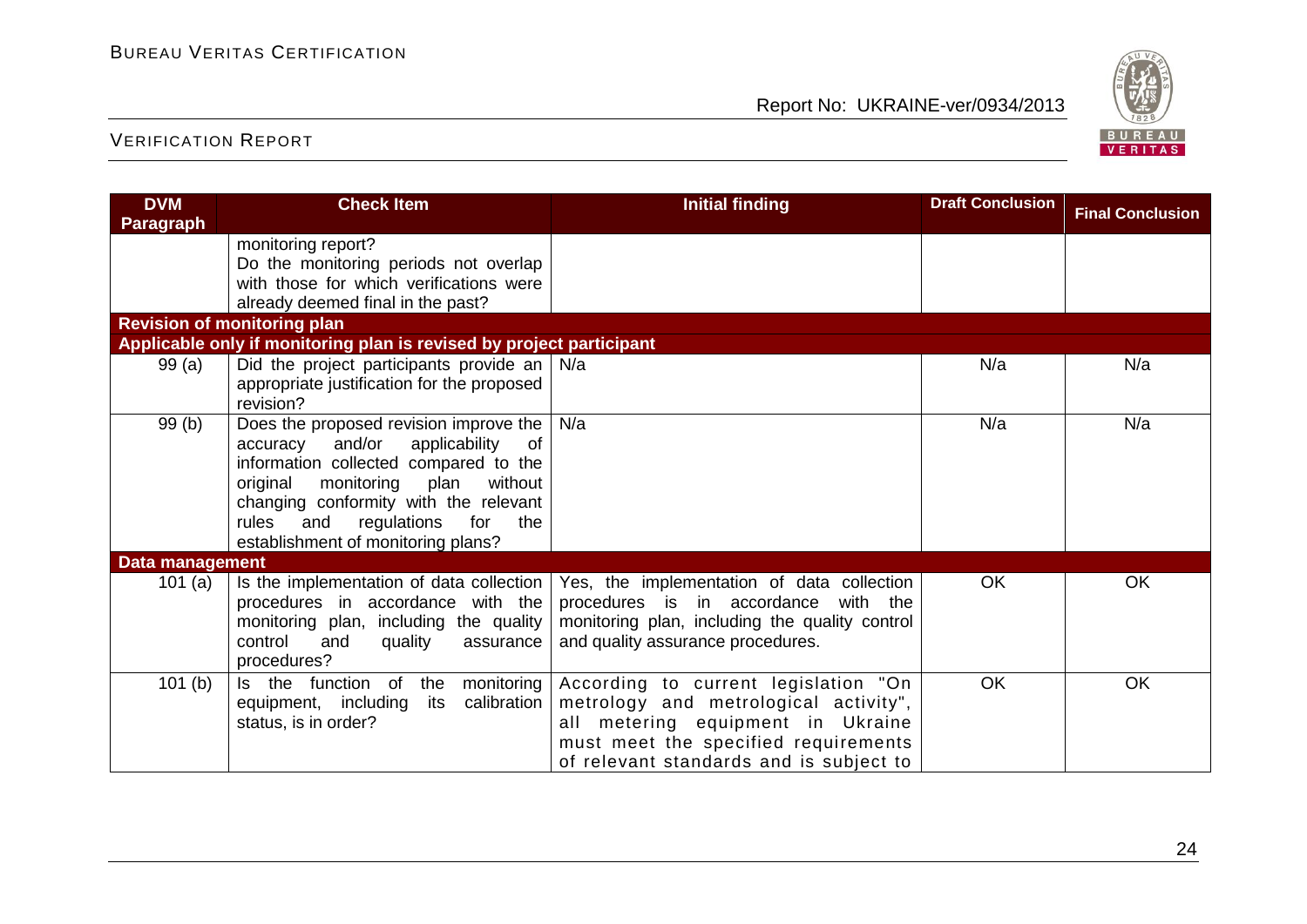

| <b>DVM</b>       | <b>Check Item</b>                                                                            | <b>Initial finding</b>                                                                                                                                                                                                                                                                                                                                                                                                                                                                                                                                                                                                                                                                                                                                                                                                                                                                                                                                                                                                        | <b>Draft Conclusion</b> | <b>Final Conclusion</b> |
|------------------|----------------------------------------------------------------------------------------------|-------------------------------------------------------------------------------------------------------------------------------------------------------------------------------------------------------------------------------------------------------------------------------------------------------------------------------------------------------------------------------------------------------------------------------------------------------------------------------------------------------------------------------------------------------------------------------------------------------------------------------------------------------------------------------------------------------------------------------------------------------------------------------------------------------------------------------------------------------------------------------------------------------------------------------------------------------------------------------------------------------------------------------|-------------------------|-------------------------|
| <b>Paragraph</b> |                                                                                              |                                                                                                                                                                                                                                                                                                                                                                                                                                                                                                                                                                                                                                                                                                                                                                                                                                                                                                                                                                                                                               |                         |                         |
|                  |                                                                                              | a periodic check. Lighting Logger from<br>Dent Instruments calibration frequency is 5<br>vears.                                                                                                                                                                                                                                                                                                                                                                                                                                                                                                                                                                                                                                                                                                                                                                                                                                                                                                                               |                         |                         |
| 101 (c)          | Are the evidence and records used for<br>the monitoring maintained in a traceable<br>manner? | To measure the operating hours of artificial<br>lighting equipment for each relevant consumer<br>category, special metering devices, loggers,<br>were used, specifically Lightning loggers<br>manufactured by Dent Instruments (for details<br>refer to the equipment manufacturer's<br>website). The devices are fitted out with<br>photosensors which register the presence of<br>artificial lighting and transfer the information to<br>the central computer which records in online<br>mode the schedule of operation of lighting<br>equipment at the facility where every particular<br>logger is installed. Loggers can operate in<br>standalone mode without recharge for 5 years,<br>whereafter battery replacement will be<br>needed. The scheme of collection of data on<br>artificial lighting at the enterprises which take<br>part in the PRG is shown in Figure 1 of the<br>MR.<br>CL 01. Please provide certificates of<br>acceptance and delivery of CFLs to confirm<br>the validity of counterpart registry. | <b>CL 01</b>            | OK                      |
| $101$ (d)        | Is the data collection and management                                                        | The data collection and management system                                                                                                                                                                                                                                                                                                                                                                                                                                                                                                                                                                                                                                                                                                                                                                                                                                                                                                                                                                                     | OK                      | <b>OK</b>               |
|                  | system for the project in accordance                                                         | for the project is in accordance with the                                                                                                                                                                                                                                                                                                                                                                                                                                                                                                                                                                                                                                                                                                                                                                                                                                                                                                                                                                                     |                         |                         |
|                  | with the monitoring plan?                                                                    | monitoring plan. The verification team confirms                                                                                                                                                                                                                                                                                                                                                                                                                                                                                                                                                                                                                                                                                                                                                                                                                                                                                                                                                                               |                         |                         |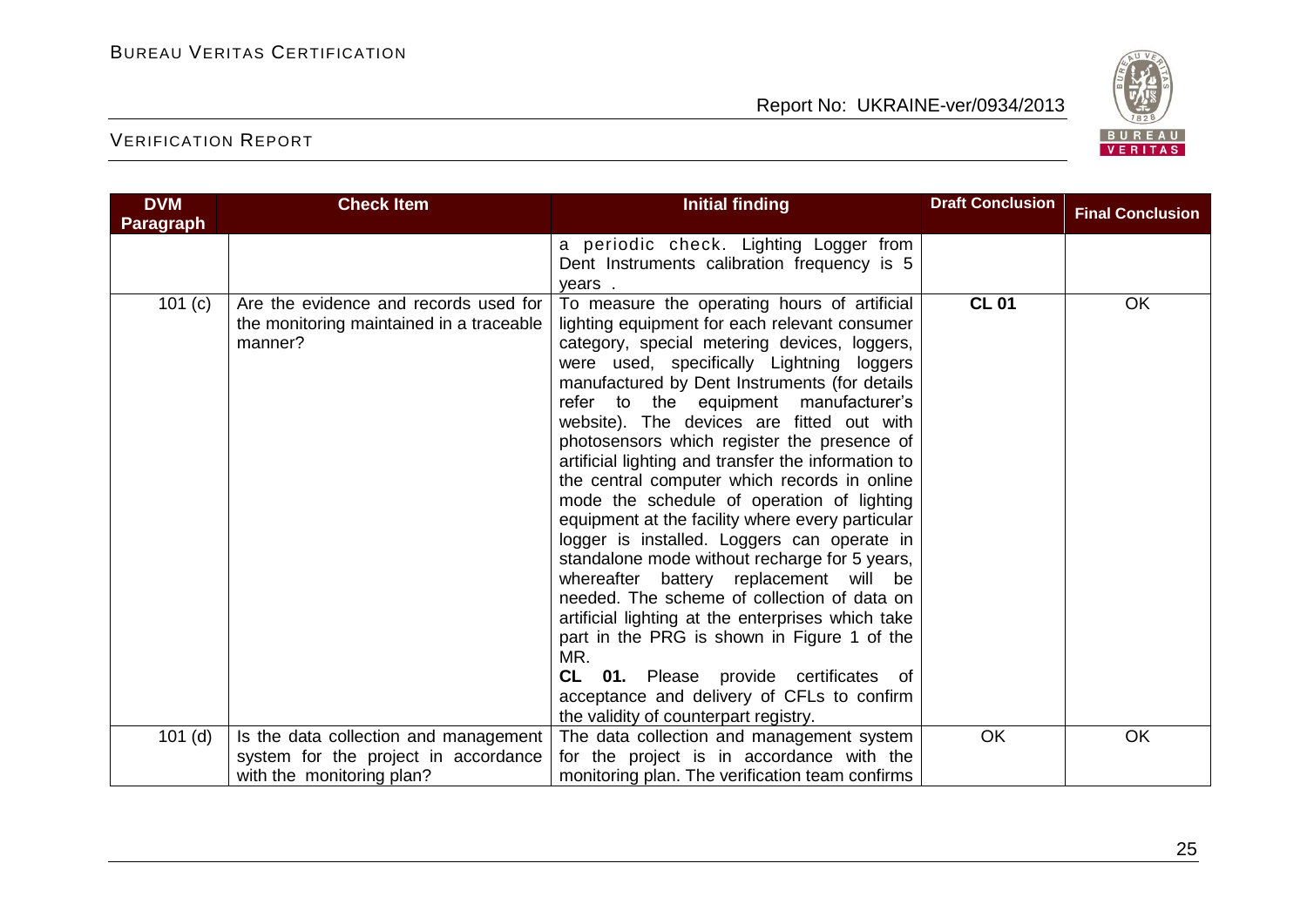

| <b>DVM</b>       | <b>Check Item</b>                                                                                                                                                                                                                                                                          | <b>Initial finding</b>                                                                                                          | <b>Draft Conclusion</b> | <b>Final Conclusion</b> |
|------------------|--------------------------------------------------------------------------------------------------------------------------------------------------------------------------------------------------------------------------------------------------------------------------------------------|---------------------------------------------------------------------------------------------------------------------------------|-------------------------|-------------------------|
| <b>Paragraph</b> |                                                                                                                                                                                                                                                                                            |                                                                                                                                 |                         |                         |
|                  |                                                                                                                                                                                                                                                                                            | effectiveness of the existing management and<br>operational systems and found them eligible<br>for reliable project monitoring. |                         |                         |
|                  | Verification regarding programs of activities (additional elements for assessment)                                                                                                                                                                                                         |                                                                                                                                 |                         |                         |
| 102              | Is any JPA that has not been added to<br>the JI PoA not verified?                                                                                                                                                                                                                          | N/a                                                                                                                             | N/a                     | N/a                     |
| 103              | Is the verification based on the monitoring<br>reports of all JPAs to be verified?                                                                                                                                                                                                         | N/a                                                                                                                             | N/a                     | N/a                     |
| 103              | Does the verification ensure the accuracy<br>and conservativeness of the emission<br>reductions or enhancements of removals<br>generated by each JPA?                                                                                                                                      | N/a                                                                                                                             | N/a                     | N/a                     |
| 104              | Does the monitoring period not overlap<br>with previous monitoring periods?                                                                                                                                                                                                                | N/a                                                                                                                             | N/a                     | N/a                     |
| 105              | If the AIE learns of an erroneously<br>included JPA, has the AIE informed the<br>JISC of its findings in writing?                                                                                                                                                                          | N/a                                                                                                                             | N/a                     | N/a                     |
|                  | Applicable to sample-based approach only                                                                                                                                                                                                                                                   |                                                                                                                                 |                         |                         |
| 106              | Does the sampling plan prepared by the<br>$AIE$ :<br>(a) Describe its sample selection, taking<br>into account that:<br>(i) For each verification that uses a<br>sample-based approach, the sample<br>shall<br>selection<br>be<br>sufficiently<br>representative of the JPAs in the JI PoA | N/a                                                                                                                             | N/a                     | N/a                     |
|                  | such extrapolation to all JPAs identified<br>for that verification is reasonable, taking                                                                                                                                                                                                   |                                                                                                                                 |                         |                         |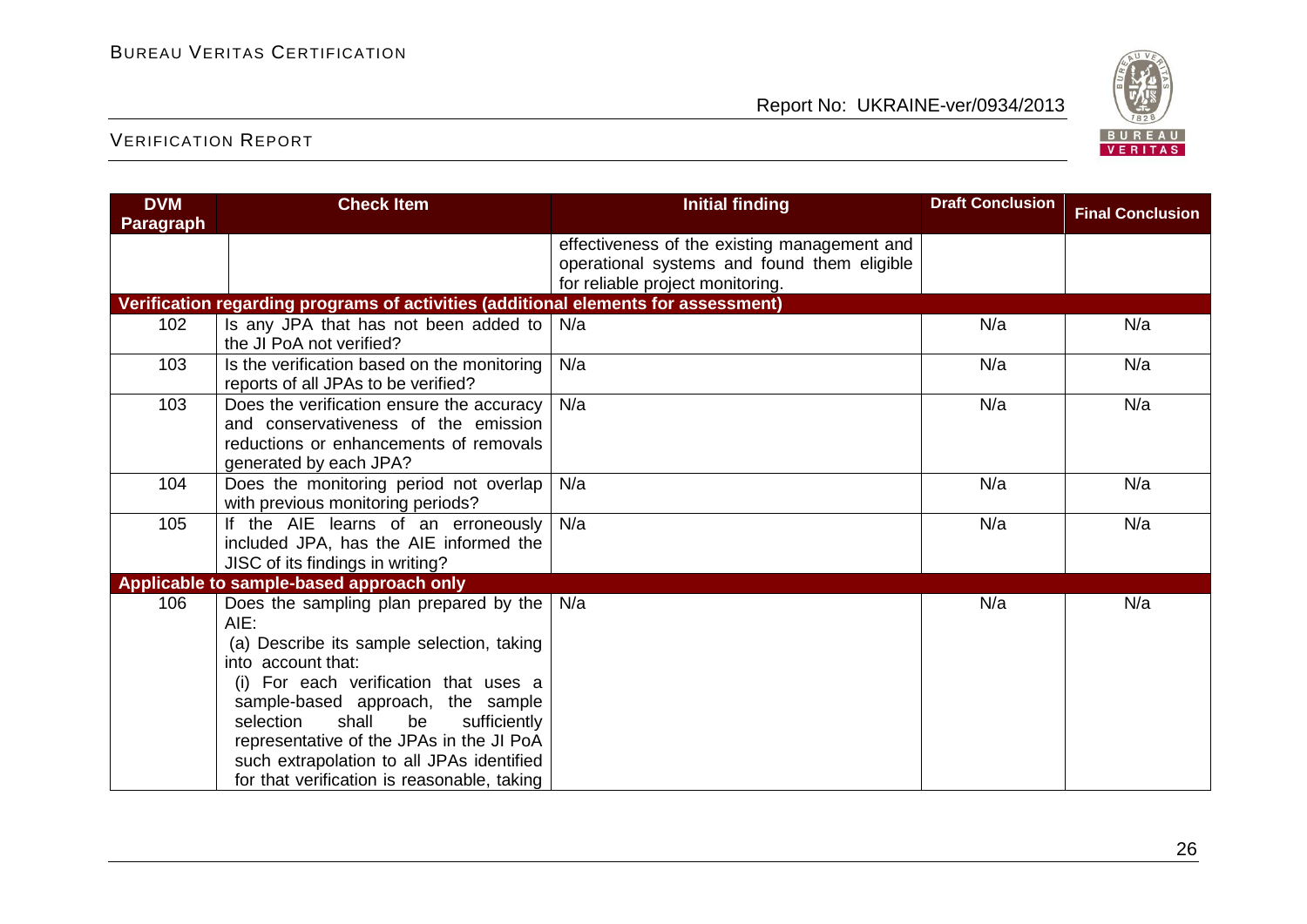

| <b>DVM</b>       | <b>Check Item</b>                                                                                                                                                                                                                                                                                                                                                                                                                                                                                    | <b>Initial finding</b> | <b>Draft Conclusion</b> | <b>Final Conclusion</b> |
|------------------|------------------------------------------------------------------------------------------------------------------------------------------------------------------------------------------------------------------------------------------------------------------------------------------------------------------------------------------------------------------------------------------------------------------------------------------------------------------------------------------------------|------------------------|-------------------------|-------------------------|
| <b>Paragraph</b> |                                                                                                                                                                                                                                                                                                                                                                                                                                                                                                      |                        |                         |                         |
|                  | into account differences among the<br>characteristics of JPAs, such as:<br>- The types of JPAs;<br>- The complexity of the applicable<br>technologies and/or measures used;<br>- The geographical location of each<br>JPA;<br>- The amounts of expected emission<br>reductions of the JPAs being verified;<br>- The number of JPAs for which<br>emission reductions are being verified;<br>- The length of monitoring periods of<br>the JPAs being verified; and<br>- The samples selected for prior |                        |                         |                         |
| 107              | verifications, if any?<br>Is the sampling plan ready for publication<br>through the secretariat along with the<br>verification report<br>and<br>supporting<br>documentation?                                                                                                                                                                                                                                                                                                                         | N/a                    | N/a                     | N/a                     |
| 108              | Has the AIE made site inspections of at<br>least the square root of the number of<br>total JPAs, rounded to the upper whole<br>number?<br>If the AIE makes no site inspections or<br>fewer site inspections than the square<br>root of the number of total JPAs, rounded<br>to the upper whole number, then does the<br>AIE provide a reasonable explanation and                                                                                                                                     | N/a                    | N/a                     | N/a                     |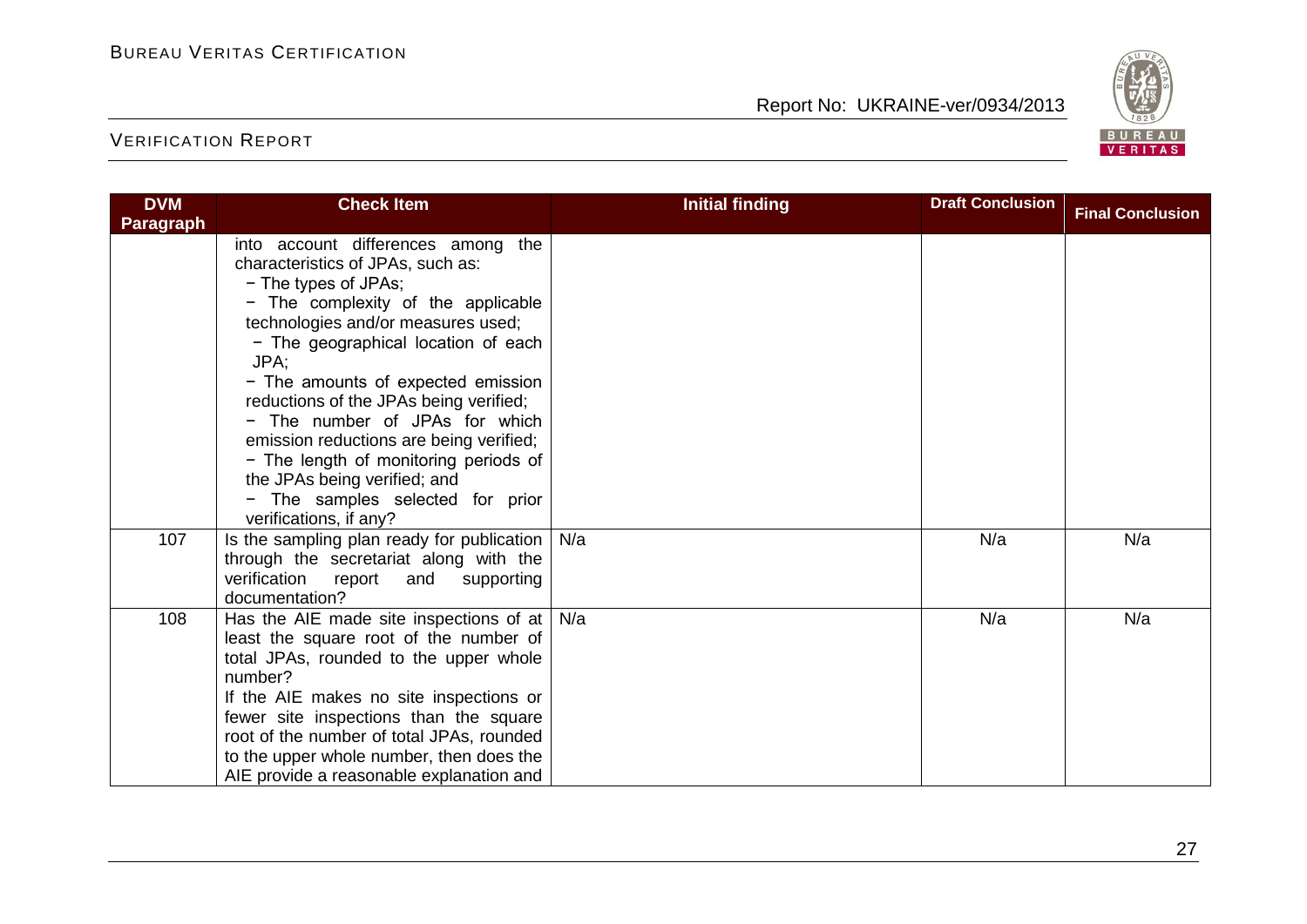

| <b>DVM</b> | <b>Check Item</b>                                                                                                                                                                                                     | Initial finding | <b>Draft Conclusion</b> | <b>Final Conclusion</b> |
|------------|-----------------------------------------------------------------------------------------------------------------------------------------------------------------------------------------------------------------------|-----------------|-------------------------|-------------------------|
| Paragraph  | justification?                                                                                                                                                                                                        |                 |                         |                         |
| 109        | plan available for<br>the sampling<br>Is.<br>submission to the secretariat for the<br>JISC.s ex ante assessment? (Optional)                                                                                           | N/a             | N/a                     | N/a                     |
| 110        | If the AIE learns of a fraudulently included  <br>JPA, a fraudulently monitored JPA or an<br>inflated number of emission reductions<br>claimed in a JI PoA, has the AIE informed<br>the JISC of the fraud in writing? | N/a             | N/a                     | N/a                     |